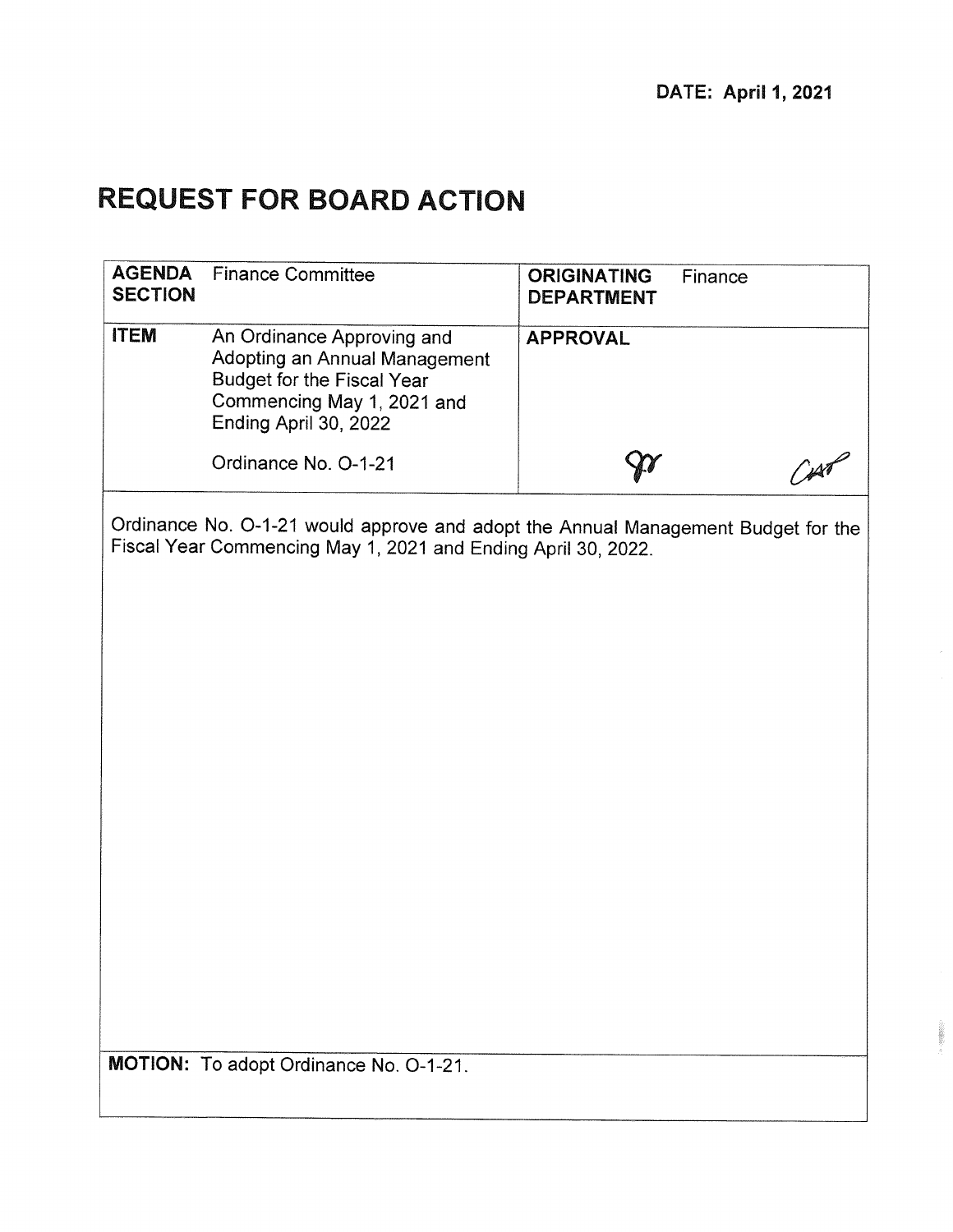#### DuPAGE WATER COMMISSION

#### ORDINANCE NO. 0-1-21

#### AN ORDINANCE APPROVING AND ADOPTING AN ANNUAL MANAGEMENT BUDGET FOR THE FISCAL YEAR COMMENCING MAY 1, 2021 AND ENDING APRIL 30, 2022

WHEREAS, the General Manager and Administrative Staff of the DuPage Water Commission (the "Commission") prepared and submitted a tentative annual Management Budget for the fiscal year commencing May 1, 2021 and ending April 30, 2022, as and when required by Article X, Section 2 of the Commission's By-Laws, as amended from time to time; and

WHEREAS, due notice having been given, a hearing was held on the tentative annual Management Budget prior to any final action being taken thereon, at which time the Charter Customers were heard; and

WHEREAS, after full review and consideration, the Commission has determined that it is reasonable, necessary and desirable for the Commission to approve and adopt the budget set forth in Exhibit 1 attached hereto and by this reference incorporated herein and made a part hereof as and for its Management Budget for the fiscal year commencing May 1, 2021 and ending April 30, 2022; and

WHEREAS, it appearing to the Commission that all things required for the approval and adoption of said Management Budget have been complied with;

NOW, THEREFORE, BE IT ORDAINED by the Board of Commissioners of the DuPage Water Commission as follows:

SECTION ONE: The foregoing recitals are hereby incorporated herein as findings of the Board of Commissioners of the DuPage Water Commission.

 $-1-$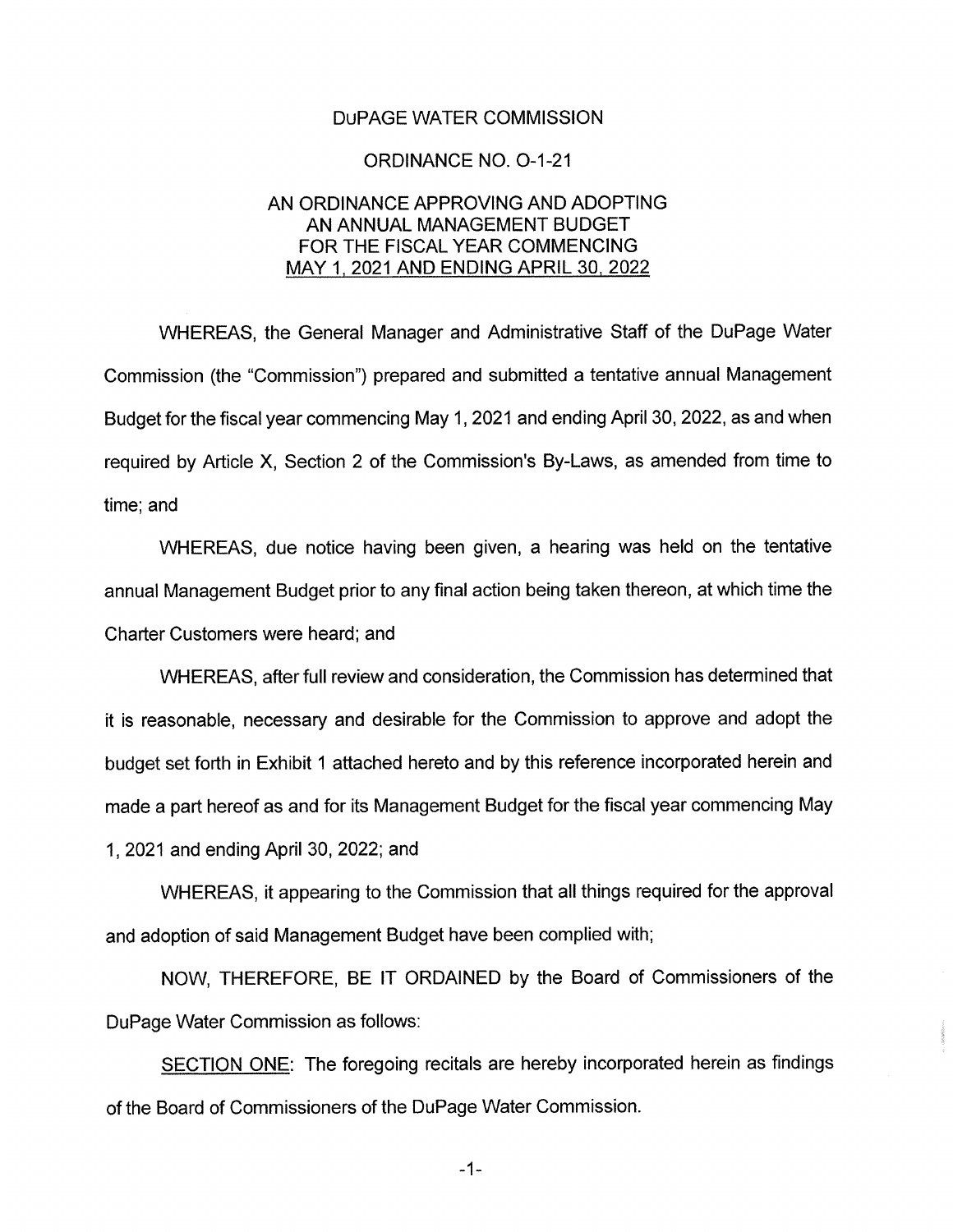SECTION TWO: The Budget attached hereto as Exhibit 1 and by this reference incorporated herein and made a part hereof shall be and hereby is approved and adopted as and for the Management Budget of the DuPage Water Commission for the fiscal year commencing May 1, 2021 and ending April 30, 2022.

SECTION THREE: This Ordinance shall be in full force and effect from and after its adoption.

AYES: D. Bouckaert, J. Broda, J. Fennell, R. Gans, P. Gustin, D. Novotny, J. Pruyn, K. Rush, D. Russo, P. Suess, and J. Zay

NAYS: None

ABSENT: J. Healy and F. Saverino

ADOPTED this  $15$  day of  $\&$  over  $\&$  , 2021.

 $\frac{1}{\text{a} \cdot \text{b} \cdot \text{c}}$ 

ATTEST Clerk

Board/Ordinances/2021/O-1-21 .docx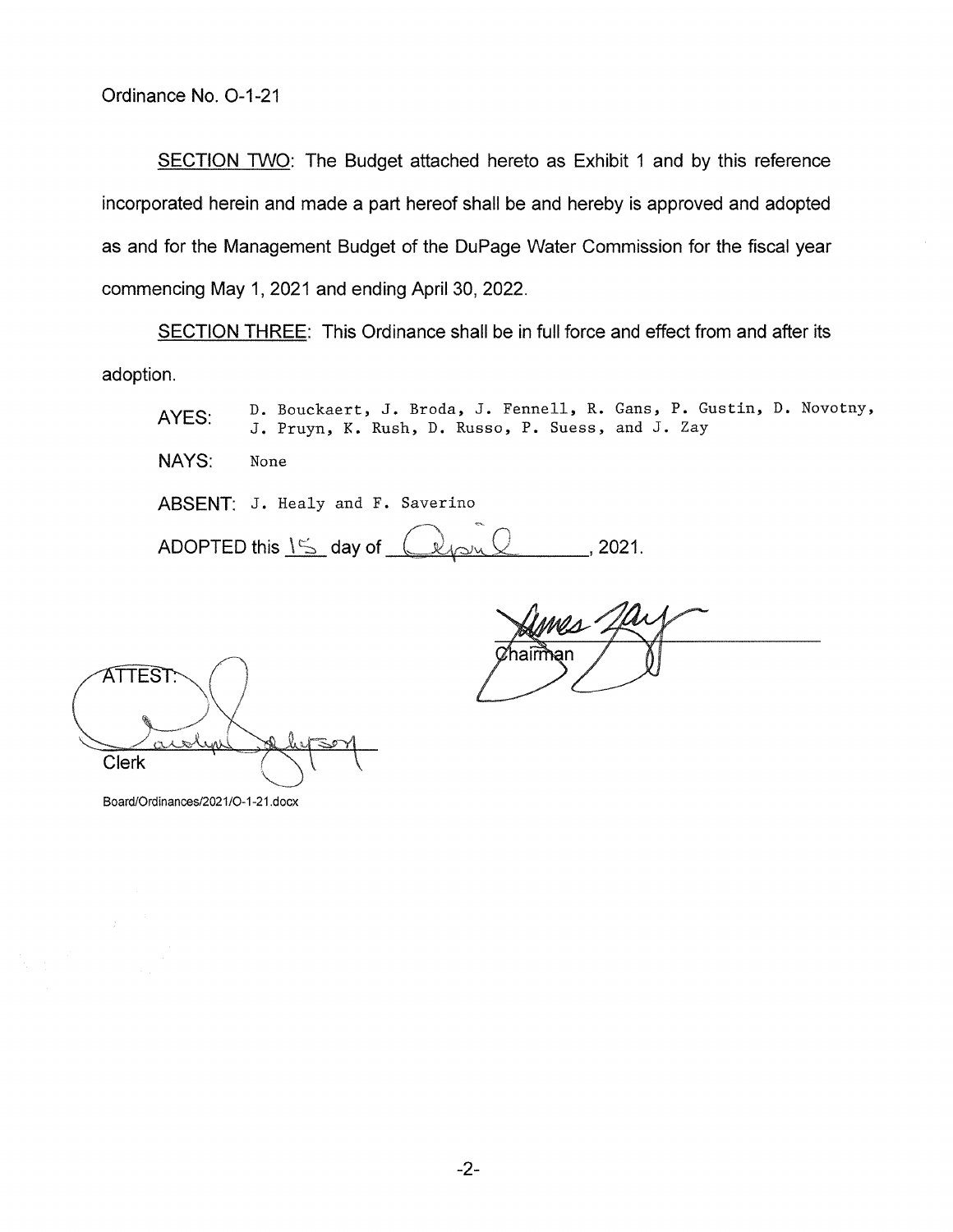## **EXHIBIT 1**

 $\label{eq:1} \begin{split} \mathcal{L}_{\text{in}}(\mathcal{L}_{\text{in}}(\mathcal{L}_{\text{out}}),\mathcal{L}_{\text{out}}(\mathcal{L}_{\text{out}}),\mathcal{L}_{\text{out}}(\mathcal{L}_{\text{out}}),\mathcal{L}_{\text{out}}(\mathcal{L}_{\text{out}}),\mathcal{L}_{\text{out}}(\mathcal{L}_{\text{out}}),\mathcal{L}_{\text{out}}(\mathcal{L}_{\text{out}}),\mathcal{L}_{\text{out}}(\mathcal{L}_{\text{out}}),\mathcal{L}_{\text{out}}(\mathcal{L}_{\text{out}}),\mathcal{L}_{\text{out}}(\math$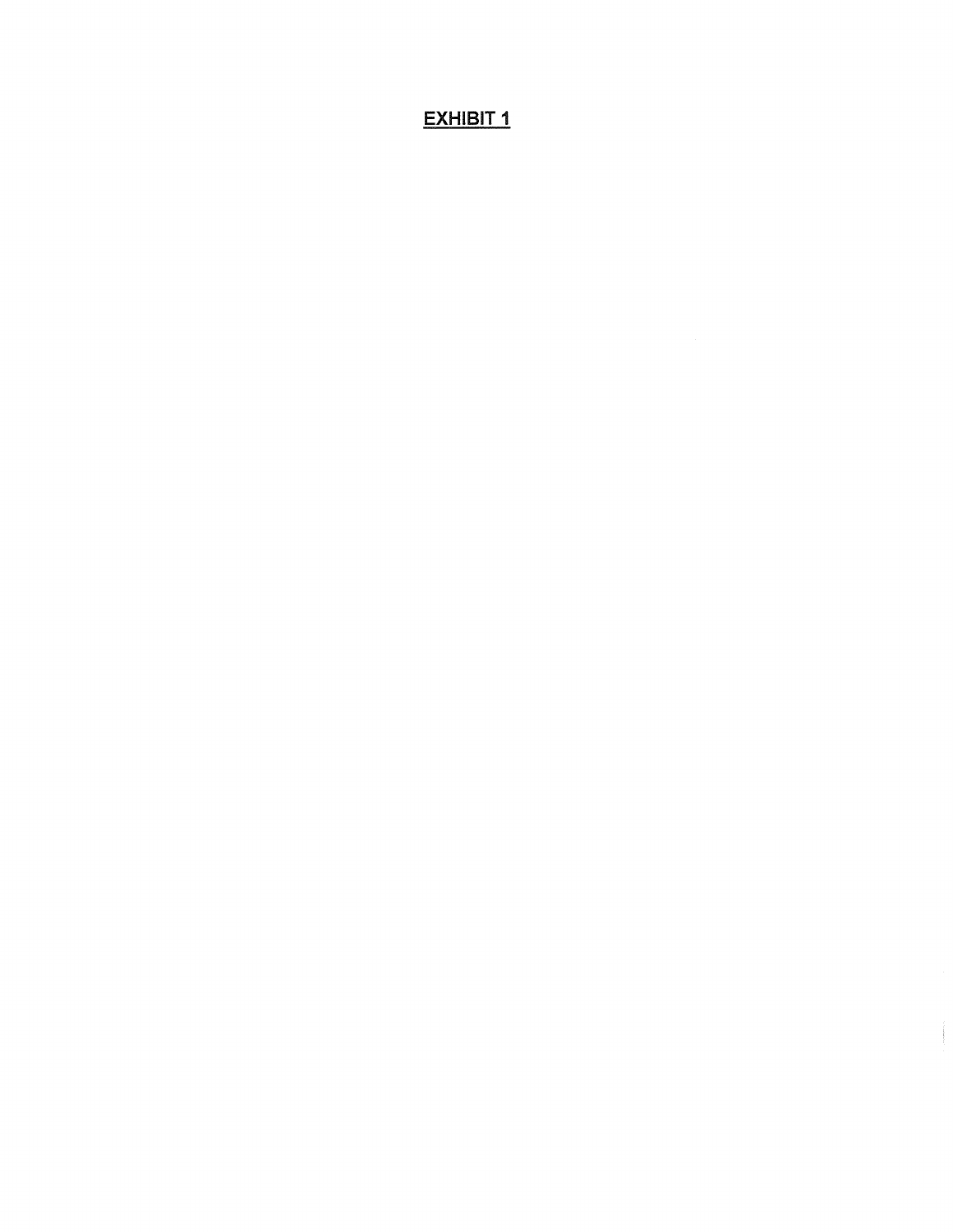| <b>ACCOUNT</b> | <b>ACCOUNT NAME</b>                   | <b>UNITS</b> | <b>UNIT</b> | <b>ITEM ANNUAL</b> | <b>ANNUAL</b>  |
|----------------|---------------------------------------|--------------|-------------|--------------------|----------------|
| NO#            |                                       |              | <b>COST</b> | <b>TOTAL</b>       | <b>BUDGET</b>  |
| 01-511100      | <b>O&amp;M PAYMENTS- GOVERNMENTAL</b> |              |             |                    | 122,269,930.77 |
|                | May 2021 - April 2022<br>\$4.97       | 97.6         | 24601596    | 122,269,930.77     |                |
| 01-511200      | <b>O&amp;M PAYMENTS- PRIVATE</b>      |              |             |                    | 3,006,637.64   |
|                | May 2021 - April 2022<br>\$4.97       | 2.4          | 604957      | 3,006,637.64       |                |
| 01-512100      | FIXED COST PAYMENTS- GOVT             |              |             |                    | 0.00           |
|                | <b>Funded by Sales Tax</b>            |              |             | 0.00               |                |
| 01-512200      | <b>FIXED COST PAYMENTS-PRIVATE</b>    |              |             |                    | 0.00           |
|                | <b>Funded by Sales Tax</b>            |              |             | 0.00               |                |
| 01-513100      | <b>SUBSEQUENT CUSTOMER - GOVT</b>     |              |             |                    | 2,275,274.88   |
|                | Winfield                              |              |             | 100,408.80         |                |
|                | Oakbrook Terrace                      |              |             | 31,708.44          |                |
|                | Du Page County                        |              |             | 212,039.76         |                |
|                | <b>Bartlett</b>                       |              |             | 1,931,117.88       |                |
| 01-513200      | <b>SUBSEQUENT CUSTOMER - PRIVATE</b>  |              |             |                    | 509,465.28     |
|                | <b>IAWC</b>                           |              |             | 346,892.40         |                |
|                | Argonne Labs                          |              |             | 162,572.88         |                |
| 01-514100      | <b>EMERGENCY WATER SERVICE- GOVT</b>  |              |             |                    | 20,725.00      |
|                | <b>Annual Fee</b>                     | 1            | 8,300.00    | 8,300.00           |                |
|                | <b>Water Use</b>                      | 2500         | 4.97        | 12,425.00          |                |
| 01-514200      | <b>EMERGENCY WATER SERVICE</b>        |              |             |                    | 0.00           |
| 01-520000      | <b>PROPERTY TAX</b>                   |              |             |                    | 0.00           |
| 01-530000      | <b>SALES TAX</b>                      |              |             |                    |                |
| 01-530010      | <b>SALES TAXES - WATER REVENUE</b>    |              |             |                    | 0.00           |
|                | All receipts until budget met         |              |             |                    |                |
| 01-530030      | <b>WATER FUND - GENERAL</b>           |              |             |                    | 0.00           |
|                | Remaining Receipts until FYE          |              |             |                    |                |
| 01-540000      | <b>RENTAL INCOME</b>                  |              |             |                    | 0.00           |
| 01-581000      | <b>INVESTMENT INCOME</b>              |              |             |                    | 700,000.00     |
| 01-582000      | <b>INTEREST INCOME</b>                |              |             |                    | 199,192.00     |
| 01-590000      | <b>OTHER INCOME</b>                   |              |             |                    | 0.00           |
| 01-590100      | <b>SALE OF EQUIPMENT</b>              |              |             |                    | 0.00           |
| 01-592000      | <b>CONTRIBUTIONS</b>                  |              |             |                    | 0.00           |

| <b>PAGE TOTAL</b>     | 128,981,225.57             |
|-----------------------|----------------------------|
| <b>TOTAL REVENUES</b> | 128,981,225.57<br>(Credit) |

 $\label{eq:1} \begin{aligned} \mathcal{L}_{\mathcal{D}}(\mathcal{L}_{\mathcal{D}}(\mathcal{L}_{\mathcal{D}})) = \mathcal{L}_{\mathcal{D}}(\mathcal{L}_{\mathcal{D}}) \end{aligned}$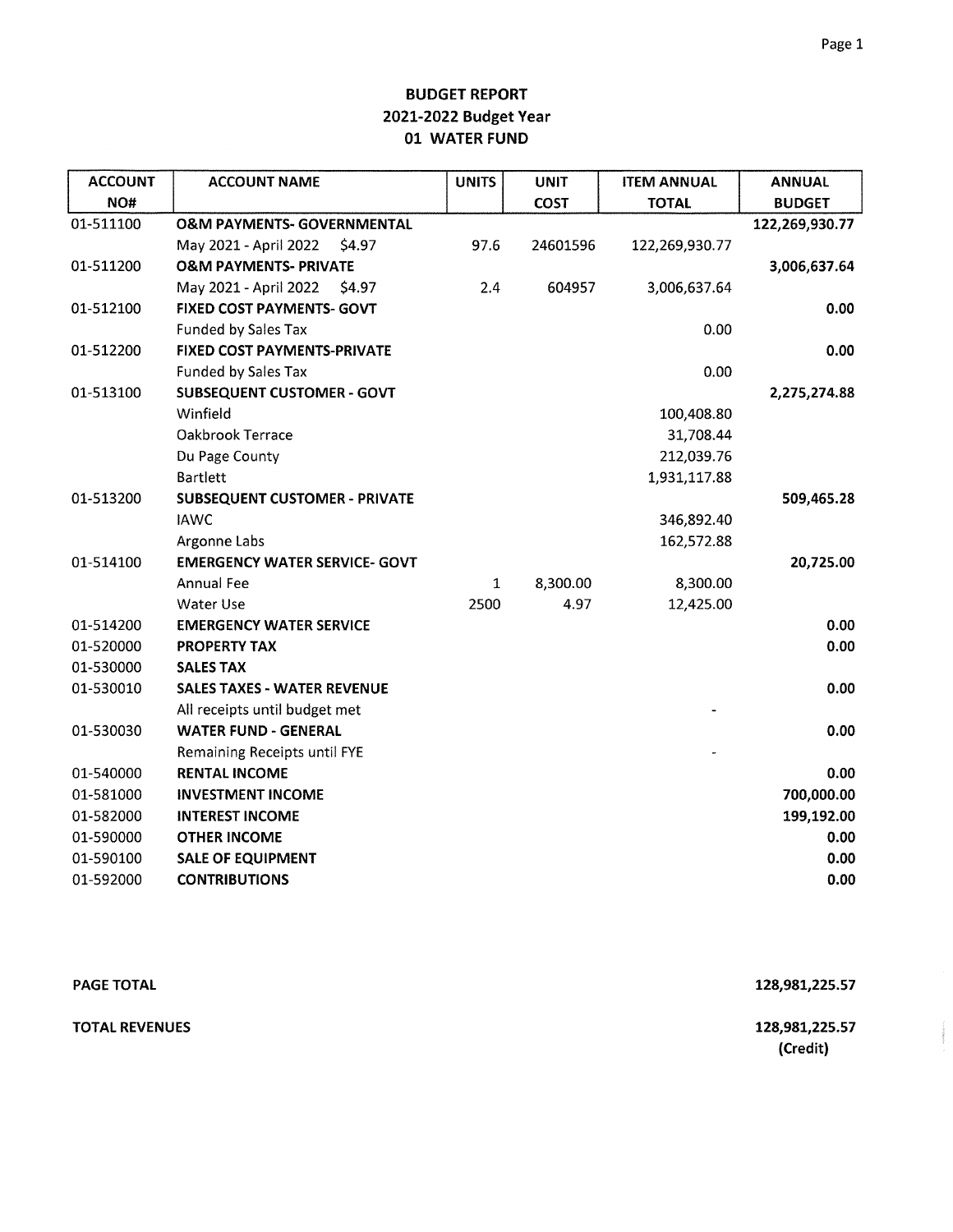| <b>ACCOUNT</b> | <b>ACCOUNT NAME</b>                | <b>UNITS</b> | <b>UNIT</b>    | <b>ITEM ANNUAL</b> | <b>ANNUAL</b> |
|----------------|------------------------------------|--------------|----------------|--------------------|---------------|
| NO#            |                                    |              | COST           | <b>TOTAL</b>       | <b>BUDGET</b> |
| 01-60-611100   | <b>ADMIN SALARIES</b>              |              |                |                    | 2,146,600.00  |
|                | Administration                     |              | 1 1,871,200.00 | 1,871,200.00       |               |
|                | <b>Succession Plan Adjustments</b> | 1            | 250,000.00     | 250,000.00         |               |
|                | Treasurer                          | 12           | 1,666.67       | 20,000.00          |               |
|                | Commissioner                       | 9            | 600.00         | 5,400.00           |               |
| 01-60-611200   | <b>OPERATIONS SALARIES</b>         |              |                |                    | 1,960,800.00  |
|                | <b>Operations Department</b>       | $\mathbf{1}$ | 788,400.00     | 788,400.00         |               |
|                | <b>Pipeline Department</b>         | $\mathbf 1$  | 679,900.00     | 679,900.00         |               |
|                | Instrum/Remote Fac Dept            | $\mathbf{1}$ | 492,500.00     | 492,500.00         |               |
| 01-60-611300   | <b>SUMMER INTERNS</b>              |              |                |                    | 48,000.00     |
|                | Interns                            | 4            | 12,000.00      | 48,000.00          |               |
| 01-60-611600   | <b>ADMIN OVERTIME</b>              |              |                |                    | 7,400.00      |
|                | less than 1% of Admin Employees    | $\mathbf{1}$ | 7,400.00       | 7,400.00           |               |
| 01-60-611700   | <b>OPERATIONS OVERTIME</b>         |              |                |                    | 294,120.00    |
|                | 15% of Oper Payroll                | $\mathbf{1}$ | 294,120.00     | 294,120.00         |               |
| 01-60-612100   | <b>PENSION</b>                     |              |                |                    | 634,269.00    |
|                | 2022 IMRF Rate Estimate 7.5%       |              |                | 334,269.00         |               |
|                | <b>Retiree Costs</b>               |              |                | 300,000.00         |               |
| 01-60-612200   | <b>MEDICAL/LIFE BENEFITS</b>       |              |                |                    | 885,160.00    |
|                | <b>Blue Cross Blue Shield</b>      | 8            | 62,000.00      | 496,000.00         |               |
|                | 15% Increase for 2021              | 4            | 71,300.00      | 285,200.00         |               |
|                | Metlife Dental/Vision              | 8            | 6,000.00       | 48,000.00          |               |
|                | 15% Increase for 2021              | 4            | 6,900.00       | 27,600.00          |               |
|                | Metlife Life & ADD                 | 8            | 2,000.00       | 16,000.00          |               |
|                | 10% Increase for 2021              | 4            | 2,200.00       | 8,800.00           |               |
|                | <b>Healthiest You</b>              | 12           | 350.00         | 4,200.00           |               |
|                | <b>Envision Healthcare</b>         | 12           | 60.00          | 720.00             |               |
|                | <b>Employee Contribution 20%</b>   |              |                | (171, 360.00)      |               |
|                | <b>Employer H.S.A Contribution</b> | $\mathbf 1$  | 170,000.00     | 170,000.00         |               |
| 01-60-612300   | <b>FEDERAL PAYROLL TAXES</b>       |              |                |                    | 340,954.38    |
|                | <b>Social Security</b>             |              |                | 276,329.04         |               |
|                | Medicare                           |              |                | 64,625.34          |               |
| 01-60-612800   | <b>STATE UNEMPLOYMENT</b>          |              |                |                    | 13,780.00     |
|                | Illinois Estimated 2.65% for 2022  |              |                | 13,780.00          |               |
| 01-60-613100   | <b>TRAVEL</b>                      |              |                |                    | 11,400.00     |
|                | <b>GM Auto Allowance</b>           | 12           | 500.00         | 6,000.00           |               |
|                | <b>ISTHA Tolls</b>                 | 12           | 350.00         | 4,200.00           |               |
|                | Parking                            | 12           | 50.00          | 600.00             |               |
|                | Non Commission Vehicles            |              |                | 600.00             |               |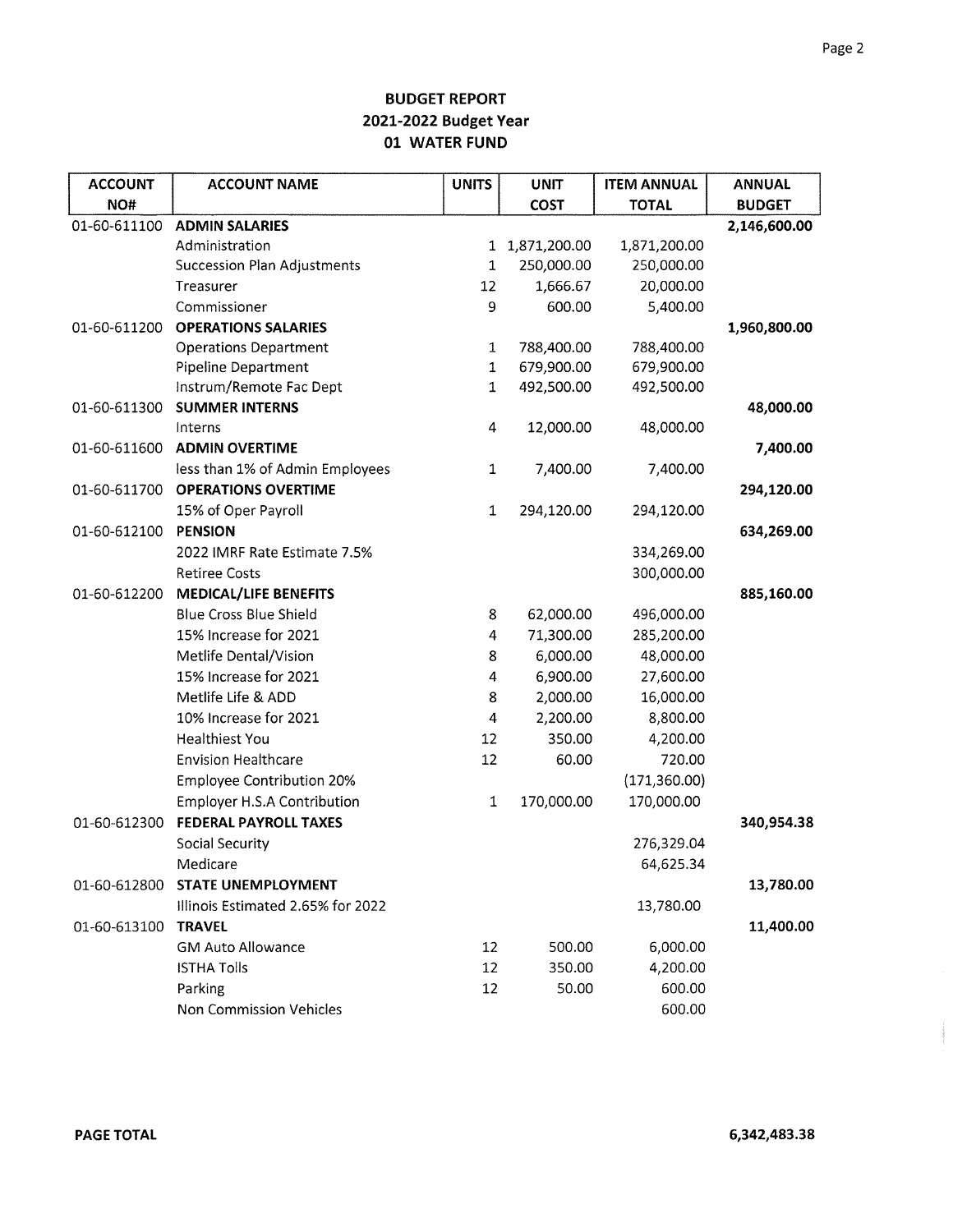| <b>ACCOUNT</b> | <b>ACCOUNT NAME</b>                      | <b>UNITS</b>   | <b>UNIT</b>      | <b>ITEM ANNUAL</b> | <b>ANNUAL</b> |
|----------------|------------------------------------------|----------------|------------------|--------------------|---------------|
| NO#            |                                          |                | <b>COST</b>      | <b>TOTAL</b>       | <b>BUDGET</b> |
| 01-60-613200   | <b>TRAINING</b>                          |                |                  |                    | 65,500.00     |
|                | <b>Instrumentation Classes</b>           | 8              | 250.00           | 2,000.00           |               |
|                | <b>Admin Training</b>                    | 10             | 350.00           | 3,500.00           |               |
|                | <b>O&amp;M Classes</b>                   | 12             | 250.00           | 3,000.00           |               |
|                | Infor Training                           | 3              | 5,000.00         | 15,000.00          |               |
|                | Mgr/Supv Training                        | 5              | 1,000.00         | 5,000.00           |               |
|                | Sharepoint                               | $\mathbf 1$    | 4,000.00         | 4,000.00           |               |
|                | <b>Electrical/GIS Training</b>           | 10             | 650.00           | 6,500.00           |               |
|                | Hach Lab Training                        | $\mathbf 1$    | 2,000.00         | 2,000.00           |               |
|                | <b>Incode Training</b>                   | $\mathbf 1$    | 2,000.00         | 2,000.00           |               |
|                | Operator/Pipeline Training               | 4              | 500.00<br>$\sim$ | 2,000.00           |               |
|                | Webinars                                 | 6              | 250.00           | 1,500.00           |               |
|                | <b>NACE Training</b>                     | 4              | 2,600.00         | 10,400.00          |               |
|                | Underground Storage Tank                 | $\overline{2}$ | 800.00           | 1,600.00           |               |
|                | <b>Cyber Security Awareness</b>          | $\mathbf 1$    | 5,000.00         | 5,000.00           |               |
|                | <b>AUTOCAD</b>                           | $\mathbf 1$    | 2,000.00         | 2,000.00           |               |
| 01-60-613301   | <b>CONFERENCES</b>                       |                |                  |                    | 62,900.00     |
|                | <b>AMWA Conference</b>                   | $\overline{2}$ | 3,000.00         | 6,000.00           |               |
|                | AWWA ACE (San Diego)                     | 3              | 3,000.00         | 9,000.00           |               |
|                | Misc Conference                          | 3              | 2,500.00         | 7,500.00           |               |
|                | ILGISA Conference                        | $\overline{2}$ | 300.00           | 600.00             |               |
|                | <b>ISAWWA Annual Mtg</b>                 | 6              | 1,200.00         | 7,200.00           |               |
|                | <b>IRTHNET User Conference</b>           | $\overline{2}$ | 2,000.00         | 4,000.00           |               |
|                | Infor Conference                         | 3              | 3,000.00         | 9,000.00           |               |
|                | National Safety Conference               | $\overline{c}$ | 2,500.00         | 5,000.00           |               |
|                | <b>ILGFOA Conference</b>                 | $\mathbf{1}$   | 1,500.00         | 1,500.00           |               |
|                | <b>IPSI Conference</b>                   | 4              | 1,400.00         | 5,600.00           |               |
|                | <b>ESRI User Conference</b>              | $\mathbf{1}$   | 3,000.00         | 3,000.00           |               |
|                | <b>Corrosion Protection Conference</b>   | 3              | 1,500.00         | 4,500.00           |               |
| 01-60-613302   | <b>TUITION REIMBURSEMENT</b>             |                |                  |                    | 30,000.00     |
|                | <b>Tuition Reimbursement</b>             | 6              | 5,000.00         | 30,000.00          |               |
|                | 01-60-619100 OTHER PERSONNEL COSTS       |                |                  |                    | 32,300.00     |
|                | Annual Physicals and Medical Testing     | 30             | 400.00           | 12,000.00          |               |
|                | Pre-employment Physicals                 | 3              | 400.00           | 1,200.00           |               |
|                | <b>Employment Ads</b>                    | 3              | 2,500.00         | 7,500.00           |               |
|                | <b>Background Checking</b>               | 16             | 500.00           | 8,000.00           |               |
|                | <b>Employee Assistance</b>               | 12             | 150.00           | 1,800.00           |               |
|                | Security at Commission Mtg               | 12             | 150.00           | 1,800.00           |               |
| 01-60-621000   | <b>WATER CONSERVATION PROGRAM</b>        |                |                  |                    | 21,000.00     |
|                | Resources                                | 1              | 20,000.00        | 20,000.00          |               |
|                | Consulting                               | 1              | 1,000.00         | 1,000.00           |               |
| 01-60-623300   | <b>INVESTMENT FEES &amp; BANK CHARGE</b> |                |                  |                    | 130,000.00    |
|                | <b>Investment Fees</b>                   | $\mathbf 1$    | 124,000.00       | 124,000.00         |               |
|                | <b>Banking Fees</b>                      | 12             | 500.00           | 6,000.00           |               |
| PAGE TOTAL     |                                          |                |                  |                    | 341,700.00    |

and one produce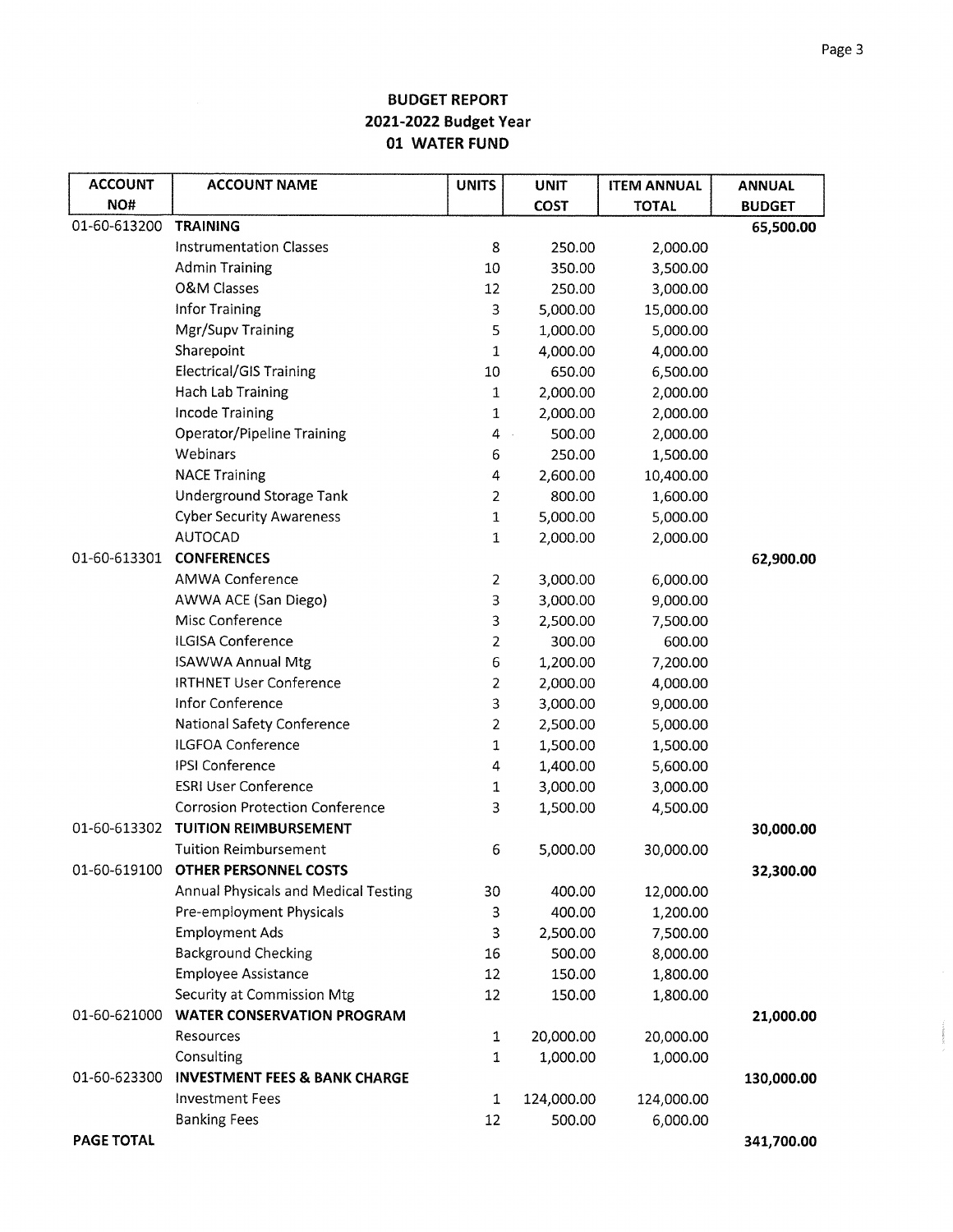| <b>ACCOUNT</b> | <b>ACCOUNT NAME</b>                 | <b>UNITS</b> | <b>UNIT</b> | <b>ITEM ANNUAL</b> | <b>ANNUAL</b> |
|----------------|-------------------------------------|--------------|-------------|--------------------|---------------|
| NO#            |                                     |              | COST        | <b>TOTAL</b>       | <b>BUDGET</b> |
| 01-60-625100   | <b>LEGAL SERVICES- GENERAL</b>      |              |             |                    | 90,000.00     |
|                | General                             | $\mathbf{1}$ | 65,000.00   | 65,000.00          |               |
|                | Litigation                          | $\mathbf 1$  | 25,000.00   | 25,000.00          |               |
| 01-60-625200   | <b>BOND COUNSEL</b>                 |              |             |                    | 0.00          |
|                | Certificate of Debt                 | $\mathbf 1$  | 0.00        | 0.00               |               |
| 01-60-625300   | <b>LEGAL SERVICES- SPECIAL</b>      |              |             |                    | 75,000.00     |
|                | As Required                         | $\mathbf{1}$ | 75,000.00   | 75,000.00          |               |
| 01-60-625800   | <b>LEGAL NOTICES</b>                |              |             |                    | 39,500.00     |
|                | <b>Admin Legal Notices</b>          | 1            | 8,500.00    | 8,500.00           |               |
|                | <b>Project Legal Notices</b>        | 10           | 1,200.00    | 12,000.00          |               |
|                | <b>Operations Legal Notices</b>     | 4            | 2,000.00    | 8,000.00           |               |
|                | <b>Treasurers Report</b>            | $\mathbf{1}$ | 8,000.00    | 8,000.00           |               |
|                | <b>HR Notices</b>                   | 4            | 750.00      | 3,000.00           |               |
| 01-60-625900   | <b>OTHER LEGAL SERVICES</b>         |              |             |                    | 0.00          |
| 01-60-626000   | <b>AUDIT SERVICES</b>               |              |             |                    | 31,000.00     |
|                | Audit FY 2021                       | $\mathbf 1$  | 31,000.00   | 31,000.00          |               |
| 01-60-628000   | <b>CONSULTING SERVICES</b>          |              |             |                    | 302,700.00    |
|                | <b>Network Consultants</b>          | $\mathbf 1$  | 40,000.00   | 40,000.00          |               |
|                | Incode Finance Programming          | $\mathbf 1$  | 5,000.00    | 5,000.00           |               |
|                | <b>Unidentified Services</b>        | 1            | 60,000.00   | 60,000.00          |               |
|                | <b>Application Development</b>      | $\mathbf 1$  | 30,000.00   | 30,000.00          |               |
|                | <b>Electrical Supply Consult</b>    | $\mathbf 1$  | 5,000.00    | 5,000.00           |               |
|                | <b>Stand Operating Procedures</b>   | $\,1$        | 3,000.00    | 3,000.00           |               |
|                | Document Management                 | $\mathbf 1$  | 5,000.00    | 5,000.00           |               |
|                | <b>Engineering Consult</b>          | 1            | 70,000.00   | 70,000.00          |               |
|                | Infor Upgrade Services              | $\mathbf{1}$ | 52,000.00   | 52,000.00          |               |
|                | Website Development                 | $\mathbf{1}$ | 10,000.00   | 10,000.00          |               |
|                | <b>HR Consultants</b>               | $\mathbf 1$  | 20,000.00   | 20,000.00          |               |
|                | <b>Actuarial Consultant</b>         | 1            | 2,700.00    | 2,700.00           |               |
| 01-60-629000   | <b>CONTRACTUAL SERVICES</b>         |              |             |                    | 830,200.00    |
|                | <b>Accounting Service</b>           | 12           | 6,000.00    | 72,000.00          |               |
|                | Annual UPS Maintenance              | 1            | 7,500.00    | 7,500.00           |               |
|                | <b>IRTHNET Service / Storage</b>    | 1            | 20,200.00   | 20,200.00          |               |
|                | <b>Custodial Service</b>            | 12           | 2,500.00    | 30,000.00          |               |
|                | Landscaping Services                | 7            | 5,000.00    | 35,000.00          |               |
|                | Landscape Conversion                | $\mathbf 1$  | 13,000.00   | 13,000.00          |               |
|                | <b>Window Cleaning Service</b>      | 12           | 1,000.00    | 12,000.00          |               |
|                | <b>Elevator Service Contract</b>    | 12           | 200.00      | 2,400.00           |               |
|                | Fire Alarm Panel Service            | 12           | 1,300.00    | 15,600.00          |               |
|                | <b>Exterminator Service</b>         | 12           | 200.00      | 2,400.00           |               |
|                | Refuse Service                      | 12           | 700.00      | 8,400.00           |               |
|                | Floor Mat Service                   | 12           | 600.00      | 7,200.00           |               |
|                | Server Hardware Agreement           | 1            | 3,000.00    | 3,000.00           |               |
|                | <b>Temporary Personnel Services</b> | $\mathbf 1$  | 30,000.00   | 30,000.00          |               |

 $\alpha_{\alpha}$  propagators .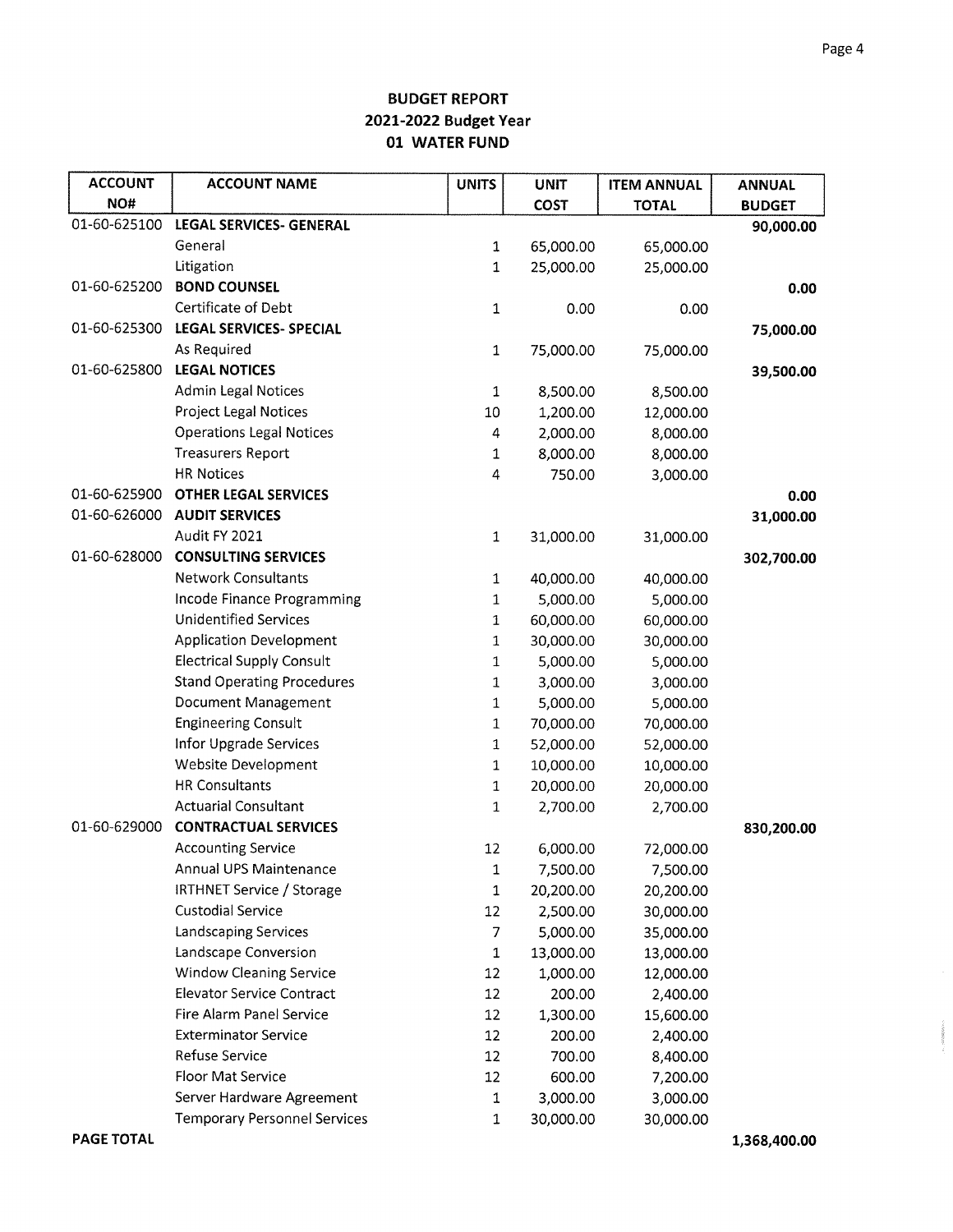| <b>ACCOUNT</b> | <b>ACCOUNT NAME</b>                       | <b>UNITS</b> | <b>UNIT</b> | <b>ITEM ANNUAL</b> | <b>ANNUAL</b> |
|----------------|-------------------------------------------|--------------|-------------|--------------------|---------------|
| NO#            |                                           |              | <b>COST</b> | <b>TOTAL</b>       | <b>BUDGET</b> |
| 01-60-629000   | <b>CONTRACTUAL SERVICES (CONT.)</b>       |              |             |                    |               |
|                | Network Support/Monitoring                | 12           | 8,000.00    | 96,000.00          |               |
|                | <b>HVAC Service and Controls Contract</b> | 1            | 15,000.00   | 15,000.00          |               |
|                | <b>Overhead Door Service Contract</b>     | 1            | 7,000.00    | 7,000.00           |               |
|                | dpwc.org Web Hosting                      | 12           | 100.00      | 1,200.00           |               |
|                | Annual Freg Protection                    | $\mathbf{1}$ | 500.00      | 500.00             |               |
|                | <b>HSQ Maintenance Contract</b>           | $\mathbf{1}$ | 12,000.00   | 12,000.00          |               |
|                | <b>Corrosion Protection</b>               | $\mathbf 1$  | 150,000.00  | 150,000.00         |               |
|                | Cloud Backup Service                      | $\mathbf 1$  | 35,000.00   | 35,000.00          |               |
|                | Hach Maintenance                          | 1            | 7,500.00    | 7,500.00           |               |
|                | Terrazzo Floor Maintenance                | $\mathbf 1$  | 20,000.00   | 20,000.00          |               |
|                | Generator Service and PM                  | 12           | 1,000.00    | 12,000.00          |               |
|                | <b>Email Threat Protection</b>            | 1            | 4,500.00    | 4,500.00           |               |
|                | <b>GPS Vehicle Tracking</b>               | 12           | 400.00      | 4,800.00           |               |
|                | <b>Rating Agency Annual Fees</b>          | 1            | 4,000.00    | 4,000.00           |               |
|                | <b>Comprehensive IT Security</b>          | $\mathbf 1$  | 160,000.00  | 160,000.00         |               |
|                | <b>Email Archiving Service</b>            | 1            | 30,000.00   | 30,000.00          |               |
|                | Telephone System Maintenance (3 yr)       | 1            | 12,000.00   | 12,000.00          |               |
| 01-60-641100   | <b>GENERAL LIABILITY INSURANCE</b>        |              |             |                    | 69,000.00     |
|                | <b>General Liability</b>                  | $\mathbf 1$  | 35,000.00   | 35,000.00          |               |
|                | <b>UST</b>                                | $\mathbf 1$  | 5,000.00    | 5,000.00           |               |
|                | Crime                                     | 1            | 5,000.00    | 5,000.00           |               |
|                | Pollution (1/3 of Premium)                | 1            | 24,000.00   | 24,000.00          |               |
| 01-60-641200   | PUBLIC OFFICIAL LIABILITY                 |              |             |                    | 23,300.00     |
|                | Treasurer's Bond                          | $\mathbf 1$  | 5,300.00    | 5,300.00           |               |
|                | General Manager's Bond                    | 1            | 15,000.00   | 15,000.00          |               |
|                | Commissioners' Bond                       | 1            | 3,000.00    | 3,000.00           |               |
| 01-60-641500   | <b>WORKER'S COMPENSATION</b>              |              |             |                    | 130,000.00    |
|                | Illinois Public Risk Fund                 | 1            | 130,000.00  | 130,000.00         |               |
| 01-60-641600   | <b>EXCESS LIABILITY COVERAGE</b>          |              |             |                    | 40,000.00     |
|                | Umbrella                                  | 1            | 40,000.00   | 40,000.00          |               |
| 01-60-642100   | <b>PROPERTY INSURANCE</b>                 |              |             |                    | 396,000.00    |
|                | Property                                  | 1            | 360,000.00  | 360,000.00         |               |
|                | <b>Insurance Fees</b>                     | 1            | 36,000.00   | 36,000.00          |               |
| 01-60-642200   | <b>AUTOMOBILE INSURANCE</b>               |              |             |                    | 25,000.00     |
|                | Auto Insurance                            | $\mathbf 1$  | 25,000.00   | 25,000.00          |               |
| 01-60-649100   | <b>SELF INSURANCE PROPERTY</b>            |              |             |                    | 100,000.00    |
|                | Above & Below Ground 1 Incident           | $\mathbf 1$  | 100,000.00  | 100,000.00         |               |
| 01-60-651200   | <b>GENERATOR DIESEL FUEL</b>              |              |             |                    | 112,500.00    |
|                | Diesel Fuel                               | 25,000       | 4.50        | 112,500.00         |               |
| 01-60-651300   | <b>NATURAL GAS</b>                        |              |             |                    | 33,000.00     |
|                | Natural Gas Service                       | $\mathbf 1$  | 33,000.00   | 33,000.00          |               |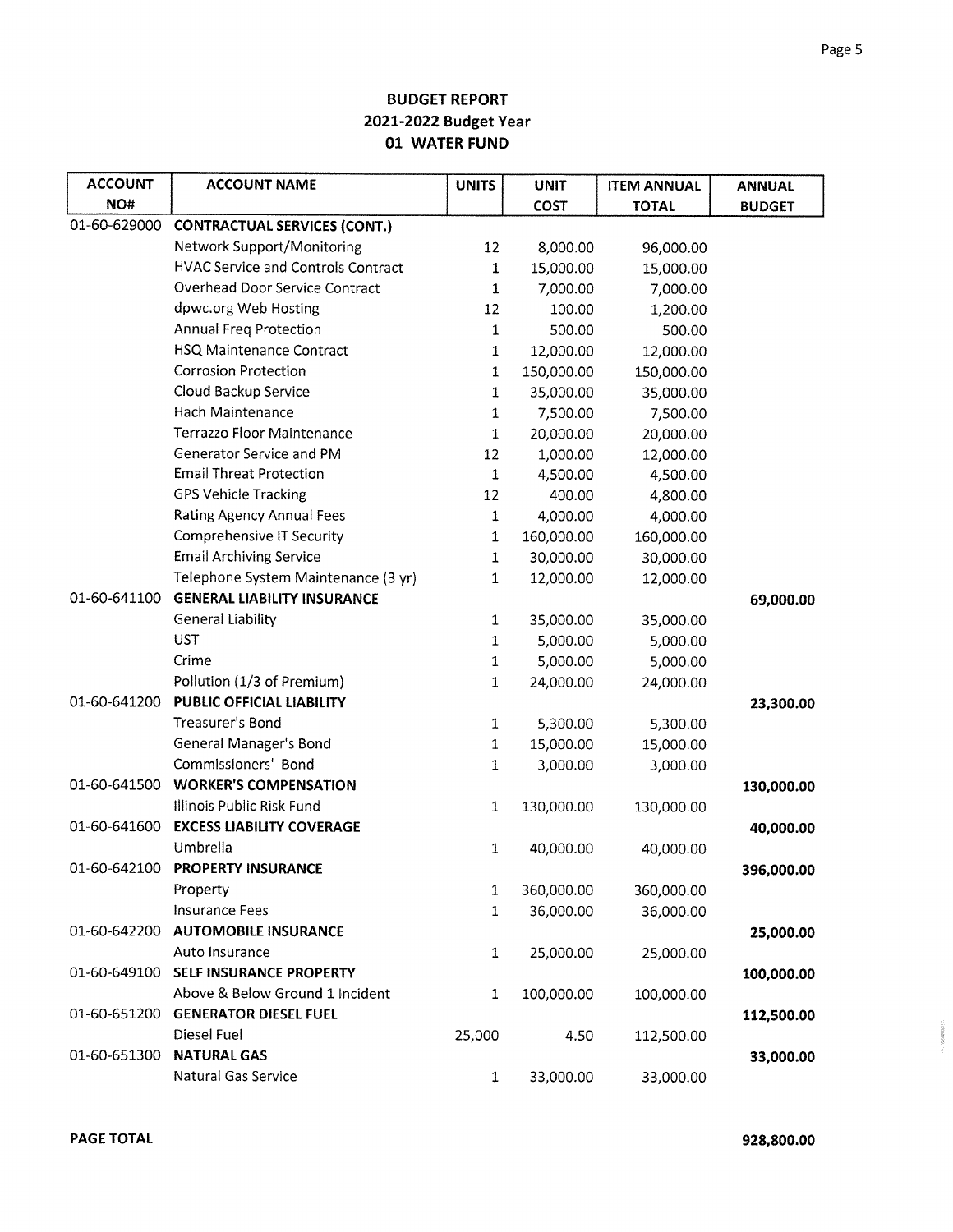| <b>ACCOUNT</b> | <b>ACCOUNT NAME</b>               | <b>UNITS</b>   | <b>UNIT</b> | <b>ITEM ANNUAL</b> | <b>ANNUAL</b> |
|----------------|-----------------------------------|----------------|-------------|--------------------|---------------|
| NO#            |                                   |                | <b>COST</b> | <b>TOTAL</b>       | <b>BUDGET</b> |
| 01-60-651401   | TELEPHONE, CELL & TELEMETRY       |                |             |                    | 82,660.00     |
|                | MIS - IP Flex                     | 12             | 700.00      | 8,400.00           |               |
|                | <b>POTS Lines</b>                 | 12             | 525.00      | 6,300.00           |               |
|                | ComCast Internet                  | 12             | 400.00      | 4,800.00           |               |
|                | IP Flex Call Plan C               | 12             | 275.00      | 3,300.00           |               |
|                | Ipad Internet Services            | 12             | 750.00      | 9,000.00           |               |
|                | AT&T Fiber Internet               | 12             | 350.00      | 4,200.00           |               |
|                | Cellular Service                  | 12             | 3,000.00    | 36,000.00          |               |
|                | Cellular RTU Charge               | 12             | 180.00      | 2,160.00           |               |
|                | Phones and supplies               | $\mathbf 1$    | 6,000.00    | 6,000.00           |               |
|                | Beacon Endpoint Annual Cellular   | $\mathbf 1$    | 2,500.00    | 2,500.00           |               |
| 01-60-651403   | <b>RADIOS</b>                     |                |             |                    | 15,600.00     |
|                | STARCOM21                         | 12             | 1,300.00    | 15,600.00          |               |
| 01-60-651404   | <b>REPAIRS &amp; EQUIPMENT</b>    |                |             |                    | 3,000.00      |
|                | Cellular Repair                   | $\mathbf{1}$   | 1,000.00    | 1,000.00           |               |
|                | Vehicle Radio Removal/Replacement | 1              | 800.00      | 800.00             |               |
|                | Radio Maintenance                 | 12             | 100.00      | 1,200.00           |               |
| 01-60-652100   | <b>OFFICE SUPPLIES</b>            |                |             |                    | 28,220.00     |
|                | <b>General Office Supplies</b>    | 12             | 2,210.00    | 26,520.00          |               |
|                | Print supplies                    | $\overline{2}$ | 600.00      | 1,200.00           |               |
|                | <b>Check Stock</b>                | 1              | 500.00      | 500.00             |               |
| 01-60-652200   | <b>BOOKS &amp; PUBLICATIONS</b>   |                |             |                    | 12,771.00     |
|                | <b>Blue Book Subscription</b>     | $\mathbf{1}$   | 1,650.00    | 1,650.00           |               |
|                | <b>Training References</b>        | 1              | 3,500.00    | 3,500.00           |               |
|                | <b>Standards &amp; References</b> | 1              | 6,000.00    | 6,000.00           |               |
|                | Eng News Record                   | 1              | 90.00       | 90.00              |               |
|                | Best's Key Rating Guide           | 1              | 165.00      | 165.00             |               |
|                | Rothstein OSHA Law                | $\mathbf 1$    | 116.00      | 116.00             |               |
|                | <b>GIS Books</b>                  | 1              | 250.00      | 250.00             |               |
|                | HR & Employment References        | 1              | 1,000.00    | 1,000.00           |               |
| 01-60-653100   | <b>PRINTING- GENERAL</b>          |                |             |                    | 6,650.00      |
|                | Large Print Jobs                  | 1              | 750.00      | 750.00             |               |
|                | Photos                            | $\mathbf 1$    | 500.00      | 500.00             |               |
|                | Letterhead                        | $\mathbf 1$    | 800.00      | 800.00             |               |
|                | Forms                             | 1              | 200.00      | 200.00             |               |
|                | <b>Business Cards</b>             | 4              | 100.00      | 400.00             |               |
|                | <b>Construction Plan Printing</b> | $\mathbf{1}$   | 2,000.00    | 2,000.00           |               |
|                | Printing & Mounting               | 1              | 2,000.00    | 2,000.00           |               |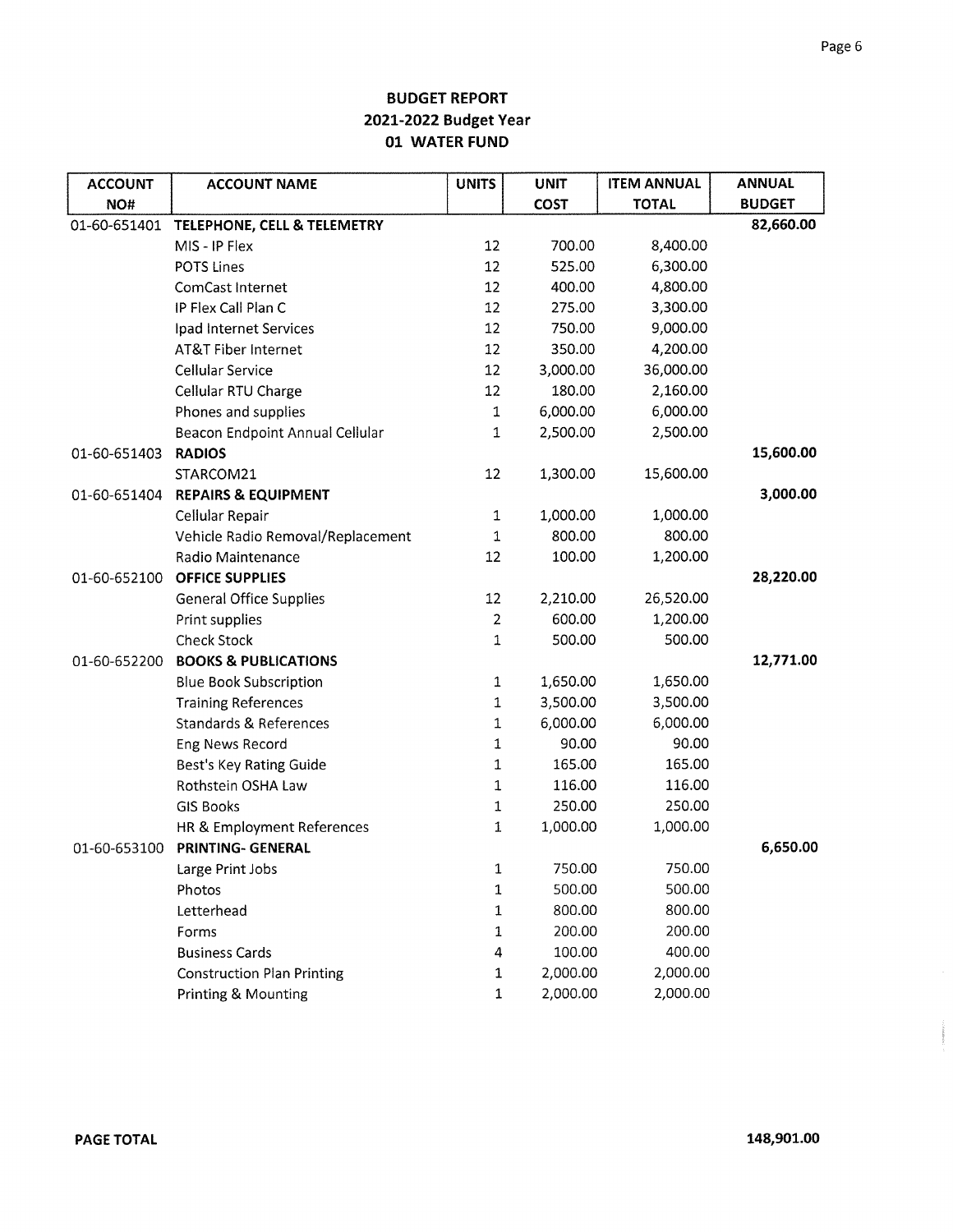| <b>ACCOUNT</b> | <b>ACCOUNT NAME</b>                           | <b>UNITS</b>            | <b>UNIT</b> | <b>ITEM ANNUAL</b> | <b>ANNUAL</b> |
|----------------|-----------------------------------------------|-------------------------|-------------|--------------------|---------------|
| NO#            |                                               |                         | <b>COST</b> | <b>TOTAL</b>       | <b>BUDGET</b> |
| 01-60-653200   | <b>POSTAGE &amp; DELIVERY</b>                 |                         |             |                    | 6,600.00      |
|                | <b>US Postal Service</b>                      | 12                      | 200.00      | 2,400.00           |               |
|                | Overnight Service Board                       | 12                      | 100.00      | 1,200.00           |               |
|                | <b>Overnight Delivery Misc</b>                | 10                      | 300.00      | 3,000.00           |               |
| 01-60-654000   | <b>PROFESSIONAL DUES</b>                      |                         |             |                    | 24,605.00     |
|                | NACE Dues (2 yrs)                             | $\overline{\mathbf{4}}$ | 250.00      | 1,000.00           |               |
|                | Operators License                             | 12                      | 40.00       | 480.00             |               |
|                | <b>ISA Membership Dues</b>                    | 4                       | 250.00      | 1,000.00           |               |
|                | <b>GFOA Dues</b>                              | 1                       | 250.00      | 250.00             |               |
|                | IL GFOA Dues                                  | 1                       | 500.00      | 500.00             |               |
|                | AWWA & AMWA Commission Dues                   | $\mathbf{1}$            | 15,000.00   | 15,000.00          |               |
|                | AWWA Research Fund                            | $\mathbf{1}$            | 2,500.00    | 2,500.00           |               |
|                | Mid Central Water Works                       | 2                       | 125.00      | 250.00             |               |
|                | ILGISA Membership Dues                        | $\mathbf{1}$            | 100.00      | 100.00             |               |
|                | Alliance for Water Efficiency                 | 1                       | 3,200.00    | 3,200.00           |               |
|                | Membership IFMA                               | 1                       | 325.00      | 325.00             |               |
| 01-60-655000   | <b>REPAIRS &amp; MAINT- OFFICE EQUIP</b>      |                         |             |                    | 13,620.00     |
|                | <b>Copier Maint</b>                           | 12                      | 500.00      | 6,000.00           |               |
|                | Copier Usage                                  | 12                      | 350.00      | 4,200.00           |               |
|                | Postage Meter Rental                          | 4                       | 630.00      | 2,520.00           |               |
|                | Postage Meter Repairs                         | 1                       | 900.00      | 900.00             |               |
| 01-60-656000   | <b>REPAIRS &amp; MAINT- BLDGS &amp; GRNDS</b> |                         |             |                    | 227,000.00    |
|                | <b>Custodial Supplies</b>                     | 12                      | 800.00      | 9,600.00           |               |
|                | Fire Alarm Monitor Service                    | 1                       | 1,500.00    | 1,500.00           |               |
|                | Police & Fire Protection                      | 1                       | 65,000.00   | 65,000.00          |               |
|                | City Elevator Inspection                      | 2                       | 500.00      | 1,000.00           |               |
|                | <b>Building Supplies</b>                      | 12                      | 1,500.00    | 18,000.00          |               |
|                | <b>HVAC Systems &amp; Modifications</b>       | $\mathbf 1$             | 10,000.00   | 10,000.00          |               |
|                | Rock Salt & Icemelt                           | 1                       | 11,000.00   | 11,000.00          |               |
|                | Fire Ext Recharge                             | 1                       | 2,000.00    | 2,000.00           |               |
|                | Quick Response Electrical Work                | 1                       | 40,000.00   | 40,000.00          |               |
|                | <b>Security Syst Maintenance</b>              | 1                       | 30,000.00   | 30,000.00          |               |
|                | Forklift Truck Repair                         | 2                       | 1,200.00    | 2,400.00           |               |
|                | <b>Elevator Repairs</b>                       | $\overline{2}$          | 2,500.00    | 5,000.00           |               |
|                | <b>Underground Storage Testing</b>            | $\mathbf{1}$            | 2,500.00    | 2,500.00           |               |
|                | <b>Battery Repair &amp; Service</b>           | 4                       | 500.00      | 2,000.00           |               |
|                | <b>Generator Repairs</b>                      | 1                       | 10,000.00   | 10,000.00          |               |
|                | <b>Aerial Lift Service</b>                    | 1                       | 2,000.00    | 2,000.00           |               |
|                | Chillers                                      | 1                       | 10,000.00   | 10,000.00          |               |
|                | Crane Inspections & Repairs                   | $\mathbf 1$             | 5,000.00    | 5,000.00           |               |

 $\label{eq:3} \begin{split} \mathcal{M}^{(0)}_{\mathcal{M}}(0) & \leq \mathcal{M}^{(0)}_{\mathcal{M}}(0) \leq \mathcal{M}^{(0)}_{\mathcal{M}}(0) \leq \mathcal{M}^{(0)}_{\mathcal{M}}(0) \leq \mathcal{M}^{(0)}_{\mathcal{M}}(0) \leq \mathcal{M}^{(0)}_{\mathcal{M}}(0) \leq \mathcal{M}^{(0)}_{\mathcal{M}}(0) \leq \mathcal{M}^{(0)}_{\mathcal{M}}(0) \leq \mathcal{M}^{(0)}_{\mathcal{M}}(0) \leq$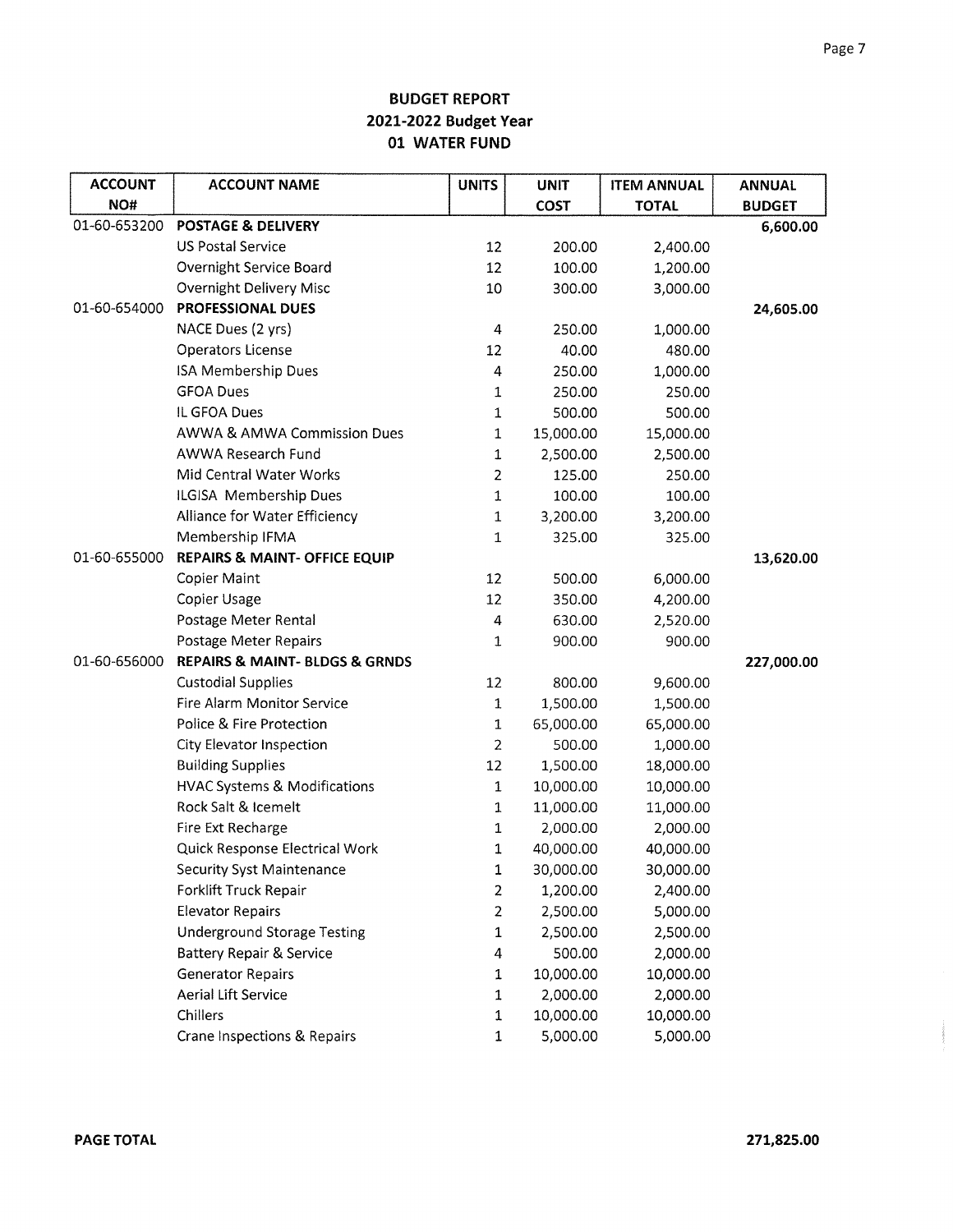| <b>ACCOUNT</b> | <b>ACCOUNT NAME</b>                     | <b>UNITS</b> | <b>UNIT</b>    | <b>ITEM ANNUAL</b> | <b>ANNUAL</b>  |
|----------------|-----------------------------------------|--------------|----------------|--------------------|----------------|
| NO#            |                                         |              | <b>COST</b>    | <b>TOTAL</b>       | <b>BUDGET</b>  |
| 01-60-658000   | <b>COMPUTER SOFTWARE</b>                |              |                |                    | 45,200.00      |
|                | Network Upgrades                        | $\mathbf{1}$ | 20,000.00      | 20,000.00          |                |
|                | Misc. GIS software                      | 1            | 200.00         | 200.00             |                |
|                | Document Management System              | 1            | 20,000.00      | 20,000.00          |                |
|                | Misc Software Programs                  | $\mathbf{1}$ | 5,000.00       | 5,000.00           |                |
| 01-60-659000   | <b>COMPUTER/SOFTWARE MAINTENANCE</b>    |              |                |                    | 141,500.00     |
|                | <b>ESRI Software Maint</b>              | 1            | 16,150.00      | 16,150.00          |                |
|                | Infor 7i Software Maint                 | $\mathbf{1}$ | 63,000.00      | 63,000.00          |                |
|                | Incode Software                         | 1            | 15,000.00      | 15,000.00          |                |
|                | <b>AUTOCAD License</b>                  | 1            | 4,500.00       | 4,500.00           |                |
|                | Maplogic Layout Manager                 | 1            | 300.00         | 300.00             |                |
|                | Google SketchUp Pro                     | 1            | 150.00         | 150.00             |                |
|                | Google Earth Pro                        | 1            | 500.00         | 500.00             |                |
|                | Misc Hardware and Repairs               | $\mathbf 1$  | 6,000.00       | 6,000.00           |                |
|                | <b>LOGMEIN</b>                          | $\mathbf{1}$ | 900.00         | 900.00             |                |
|                | Software License Renewals               | $\mathbf{1}$ | 20,000.00      | 20,000.00          |                |
|                | Office 365 Government                   | $\mathbf{1}$ | 15,000.00      | 15,000.00          |                |
| 01-60-659100   | <b>OTHER ADMINISTRATIVE EXPENSE</b>     |              |                |                    | 11,900.00      |
|                | <b>Misc Meeting Expenses</b>            | $\mathbf{1}$ | 3,000.00       | 3,000.00           |                |
|                | <b>Retirement Plaques</b>               | 8            | 200.00         | 1,600.00           |                |
|                | <b>Scanning Service</b>                 | 1            | 4,000.00       | 4,000.00           |                |
|                | HR Plus Background Checks (Contractors) | 6            | 500.00         | 3,000.00           |                |
|                | Notary Public Renewals                  | 3            | 100.00         | 300.00             |                |
| 01-60-661101   | <b>WATER BILLING</b>                    |              |                |                    | 107,062,884.91 |
|                | Water Purchase (May-April) \$4.12       |              | 25,986,137     | 107,062,884.91     |                |
| 01-60-661102   | <b>ELECTRICITY</b>                      |              |                |                    | 1,300,000.00   |
|                | <b>LPS Electrical Charges</b>           |              | 1 1,300,000.00 | 1,300,000.00       |                |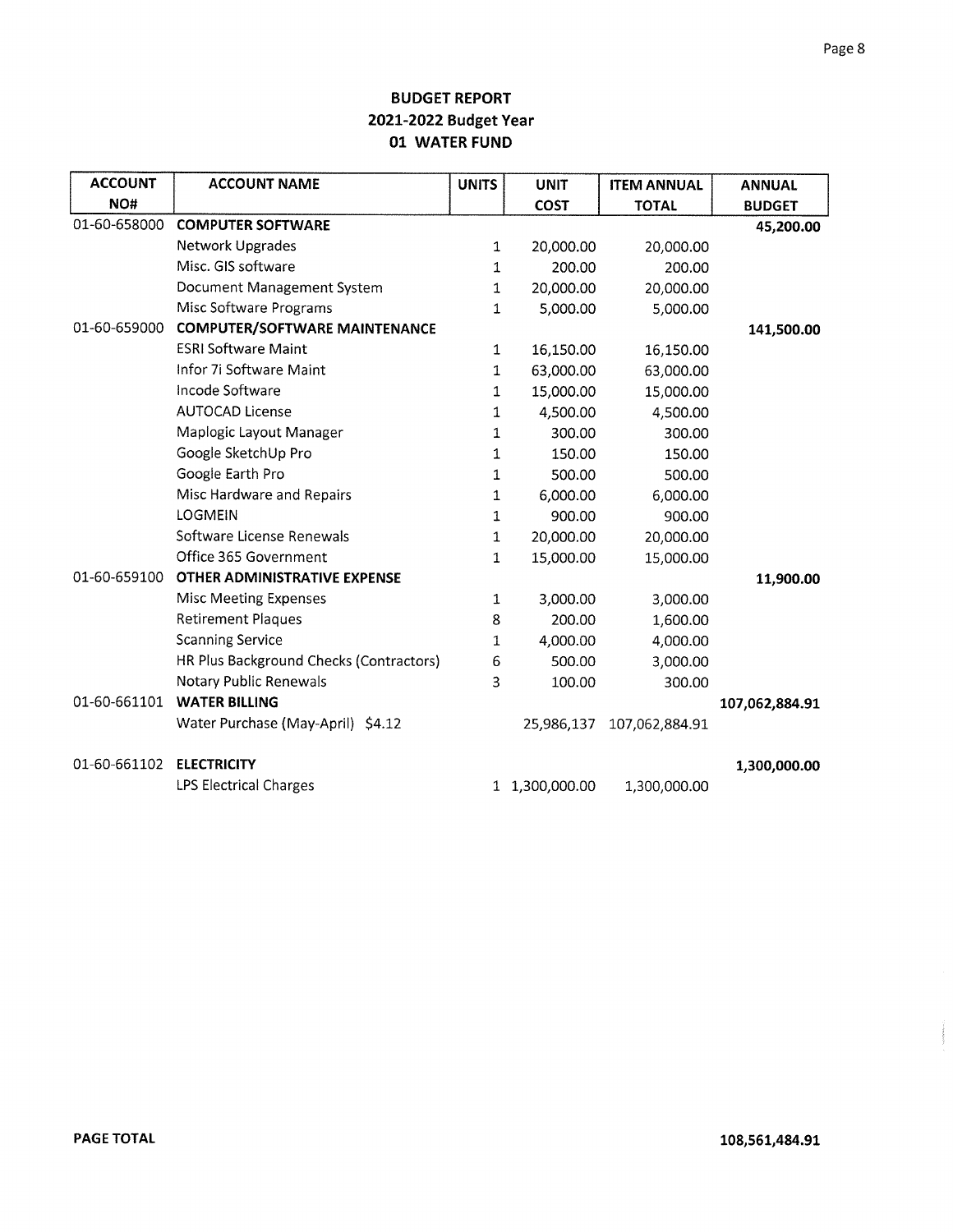| <b>ACCOUNT</b> | <b>ACCOUNT NAME</b>                        | <b>UNITS</b> | <b>UNIT</b>    | <b>ITEM ANNUAL</b> | <b>ANNUAL</b> |
|----------------|--------------------------------------------|--------------|----------------|--------------------|---------------|
| NO#            |                                            |              | <b>COST</b>    | <b>TOTAL</b>       | <b>BUDGET</b> |
| 01-60-661103   | <b>OPERATIONS &amp; MAINTENANCE</b>        |              |                |                    | 780,000.00    |
|                | LPS 50% O&M Charges                        | 12           | 65,000.00      | 780,000.00         |               |
| 01-60-661104   | <b>MAJOR MAINTENANCE</b>                   |              |                |                    | 250,000.00    |
|                | Misc Projects                              | $\mathbf{1}$ | 50,000.00      | 50,000.00          |               |
|                | PLC Replacement                            | 1            | 200,000.00     | 200,000.00         |               |
| 01-60-661105   | <b>MAJOR MAINTENANCE BILLED</b>            |              |                |                    | 0.00          |
| 01-60-661200   | <b>ELECTRIC- DuPAGE</b>                    |              |                |                    | 0.00          |
|                | 01-60-661201 PUMP STATION                  |              |                |                    | 1,900,000.00  |
|                | <b>DPS Electrical Charges</b>              |              | 1 1,900,000.00 | 1,900,000.00       |               |
| 01-60-661202   | <b>METER STATION, ROV, TANK SITE</b>       |              |                |                    | 151,000.00    |
|                | <b>COMED Accts</b>                         | $\mathbf{1}$ | 140,000.00     | 140,000.00         |               |
|                | Naper Accts                                | $\mathbf{1}$ | 11,000.00      | 11,000.00          |               |
| 01-60-661300   | <b>WATER CHEMICALS</b>                     |              |                |                    | 51,000.00     |
|                | Sodium Hypochorite                         | 12           | 3,750.00       | 45,000.00          |               |
|                | De-Chlor Chemicals                         | 6            | 1,000.00       | 6,000.00           |               |
| 01-60-661400   | <b>WATER TESTING</b>                       |              |                |                    | 43,500.00     |
|                | Analyzers, Supplies & Equipment            | $\mathbf{1}$ | 22,000.00      | 22,000.00          |               |
|                | IEPA Lab Testing Program                   | $\mathbf{1}$ | 4,500.00       | 4,500.00           |               |
|                | Suburban Lab (Misc)                        | $\mathbf{1}$ | 7,000.00       | 7,000.00           |               |
|                | <b>HACH Field Analyzers &amp; Supplies</b> | $\mathbf 1$  | 10,000.00      | 10,000.00          |               |
| 01-60-661403   | <b>WATER TESTING - COR CONTROL</b>         |              |                |                    | 0.00          |
| 01-60-662000   | PUMP STATION - OPERATING                   |              |                |                    |               |
| 01-60-662100   | <b>PUMPING SERVICES</b>                    |              |                |                    | 187,800.00    |
|                | Highlift Pump Repair                       | $\mathbf 1$  | 80,000.00      | 80,000.00          |               |
|                | Small Tools / Equipment                    | 12           | 600.00         | 7,200.00           |               |
|                | <b>Electrical Switchgear</b>               | $\mathbf{1}$ | 5,000.00       | 5,000.00           |               |
|                | Valves & Actuators                         | 12           | 300.00         | 3,600.00           |               |
|                | <b>Compressor Repair</b>                   | 3            | 1,500.00       | 4,500.00           |               |
|                | <b>Electrical Supplies</b>                 | 12           | 450.00         | 5,400.00           |               |
|                | Pumps Footing/Sump                         | 12           | 400.00         | 4,800.00           |               |
|                | Oil/Lubricants                             | 12           | 300.00         | 3,600.00           |               |
|                | Chlorine Feed Sys Repair                   | 2            | 2,500.00       | 5,000.00           |               |
|                | <b>Backflow Preventor Service</b>          | $\mathbf{1}$ | 5,000.00       | 5,000.00           |               |
|                | <b>Thermoscaning Service</b>               | $\mathbf 1$  | 3,500.00       | 3,500.00           |               |
|                | <b>Spare Motors</b>                        | 12           | 200.00         | 2,400.00           |               |
|                | Compressed gases                           | 12           | 75.00          | 900.00             |               |
|                | Waste Oil Disposal                         | 2            | 250.00         | 500.00             |               |
|                | <b>Pump Vibration Testing</b>              | 1            | 5,000.00       | 5,000.00           |               |
|                | <b>Breaker Maintenance</b>                 | 1            | 30,000.00      | 30,000.00          |               |
|                | <b>Relay Calibration</b>                   | 1            | 10,000.00      | 10,000.00          |               |
|                | <b>Mechanical Seals</b>                    | 1            | 5,000.00       | 5,000.00           |               |
|                | Multilin Replacement                       | 4            | 1,600.00       | 6,400.00           |               |

 $\bar{L}$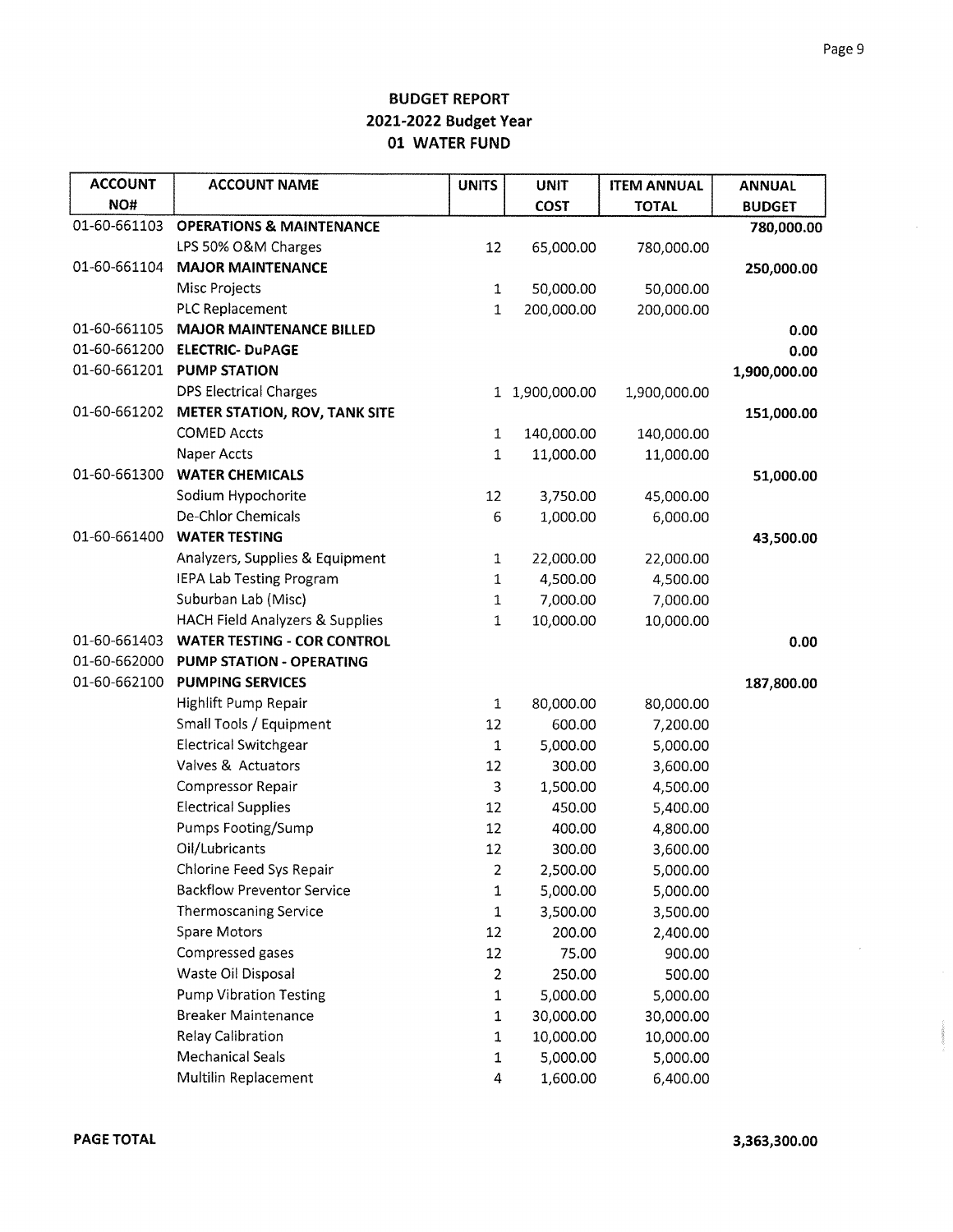| <b>ACCOUNT</b> | <b>ACCOUNT NAME</b>                 | <b>UNITS</b> | <b>UNIT</b> | <b>ITEM ANNUAL</b> | <b>ANNUAL</b> |
|----------------|-------------------------------------|--------------|-------------|--------------------|---------------|
| NO#            |                                     |              | <b>COST</b> | <b>TOTAL</b>       | <b>BUDGET</b> |
| 01-60-662300   | <b>METER TESTING &amp; REPAIRS</b>  |              |             |                    | 34,200.00     |
|                | <b>Test Bench Repairs</b>           | 1            | 25,000.00   | 25,000.00          |               |
|                | <b>Meter Parts</b>                  | $\mathbf{1}$ | 5,000.00    | 5,000.00           |               |
|                | <b>Annual Scale Calibration</b>     | 1            | 3,700.00    | 3,700.00           |               |
|                | <b>Compound Meter Testing</b>       | 1            | 500.00      | 500.00             |               |
| 01-60-662400   | <b>SCADA / INSTRUMENTATION</b>      |              |             |                    | 62,600.00     |
|                | <b>SCADA Antenna Maintenance</b>    | $\mathbf 1$  | 2,500.00    | 2,500.00           |               |
|                | <b>Backup Telemetry Repairs</b>     | 1            | 2,000.00    | 2,000.00           |               |
|                | Instrumentation                     | 1            | 16,000.00   | 16,000.00          |               |
|                | <b>Repair Circuit Boards</b>        | 1            | 3,000.00    | 3,000.00           |               |
|                | Annual Test Equipment Cal           | 1            | 4,000.00    | 4,000.00           |               |
|                | <b>SCADA Radio Repairs</b>          | 1            | 10,000.00   | 10,000.00          |               |
|                | Scada Backhaul                      | 12           | 300.00      | 3,600.00           |               |
|                | Turbidimeters                       | 3            | 5,000.00    | 15,000.00          |               |
|                | <b>Replacement of RTU Batteries</b> | 100          | 65.00       | 6,500.00           |               |
| 01-60-662500   | <b>EQUIPMENT RENTAL</b>             |              |             |                    | 11,700.00     |
|                | Tools & Equipment                   | 1            | 5,000.00    | 5,000.00           |               |
|                | Manlift & Misc Tools                | 1            | 1,000.00    | 1,000.00           |               |
|                | <b>Traffic Lane Closure Setup</b>   | 6            | 950.00      | 5,700.00           |               |
| 01-60-662600   | <b>UNIFORMS</b>                     |              |             |                    | 17,000.00     |
|                | <b>Uniform Replacements</b>         | $\mathbf 1$  | 10,000.00   | 10,000.00          |               |
|                | Work Boot                           | $\mathbf{1}$ | 7,000.00    | 7,000.00           |               |
| 01-60-662700   | <b>SAFETY</b>                       |              |             |                    | 154,020.00    |
|                | <b>Contract Training</b>            | $\mathbf 1$  | 28,920.00   | 28,920.00          |               |
|                | Equipment/Supplies                  | $\mathbf{1}$ | 61,000.00   | 61,000.00          |               |
|                | <b>Consultant Services</b>          | 1            | 45,000.00   | 45,000.00          |               |
|                | <b>NSC Dues and Subscriptions</b>   | 1            | 2,900.00    | 2,900.00           |               |
|                | <b>Professional Development</b>     | 1            | 10,000.00   | 10,000.00          |               |
|                | In-House Training Material          | 1            | 2,000.00    | 2,000.00           |               |
|                | Safety & First Aid                  | 12           | 350.00      | 4,200.00           |               |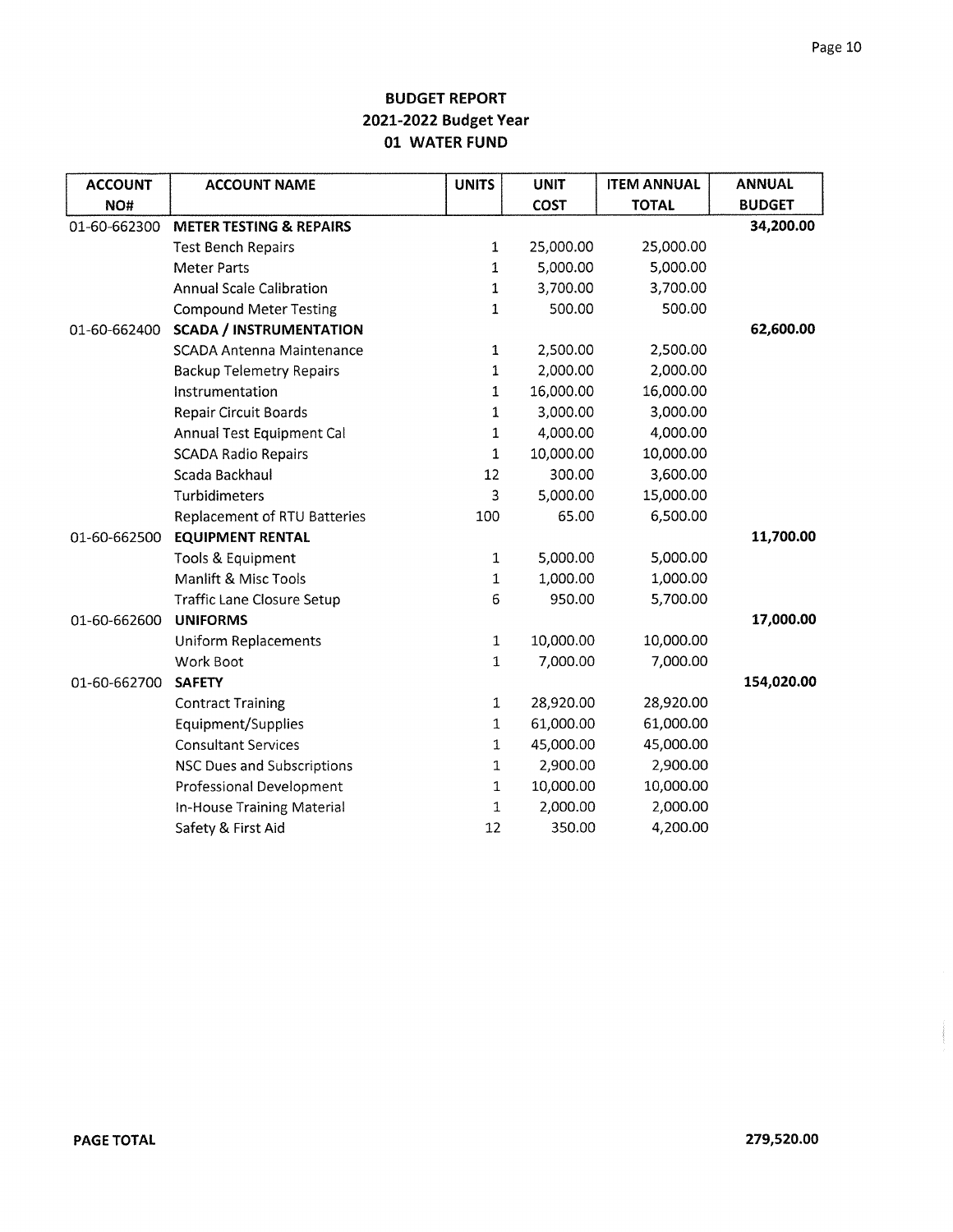| <b>ACCOUNT</b> | <b>ACCOUNT NAME</b>                       | <b>UNITS</b>   | <b>UNIT</b>  | <b>ITEM ANNUAL</b> | <b>ANNUAL</b> |
|----------------|-------------------------------------------|----------------|--------------|--------------------|---------------|
| NO#            |                                           |                | <b>COST</b>  | <b>TOTAL</b>       | <b>BUDGET</b> |
| 01-60-663100   | PIPELINE REPAIRS                          |                |              |                    | 1,150,000.00  |
|                | Major Pipe Repair                         | 1              | 1,000,000.00 | 1,000,000.00       |               |
|                | Manhole Repairs and Adjustments           | 1              | 150,000.00   | 150,000.00         |               |
| 01-60-663200   | <b>CORROSION TESTING &amp; MITIGATION</b> |                |              |                    | 15,000.00     |
|                | Misc COR Testing                          | $\mathbf 1$    | 15,000.00    | 15,000.00          |               |
| 01-60-663300   | REMOTE FACILITIES MAINTENANCE             |                |              |                    | 257,600.00    |
|                | <b>Fencing Repairs</b>                    | $\mathbf 1$    | 1,000.00     | 1,000.00           |               |
|                | Quick Response Electrical Work            | $\mathbf{1}$   | 50,000.00    | 50,000.00          |               |
|                | <b>Minor Facility Repairs</b>             | $\mathbf 1$    | 25,000.00    | 25,000.00          |               |
|                | <b>Repair Parts</b>                       | 12             | 3,300.00     | 39,600.00          |               |
|                | Landscaping Maintenance /Tanksites        | $\mathbf{1}$   | 35,000.00    | 35,000.00          |               |
|                | <b>Tool Replacement</b>                   | $\mathbf 1$    | 2,000.00     | 2,000.00           |               |
|                | Hoist Inspections                         | $\mathbf{1}$   | 9,000.00     | 9,000.00           |               |
|                | CP System Maintenance                     | $\mathbf{1}$   | 6,000.00     | 6,000.00           |               |
|                | Mixing System Annual Maintenance          | $\mathbf{1}$   | 15,000.00    | 15,000.00          |               |
|                | <b>Standpipe Cleaning</b>                 | 5              | 10,000.00    | 50,000.00          |               |
|                | Quick Response Non-Electrical Work        | $\mathbf{1}$   | 25,000.00    | 25,000.00          |               |
| 01-60-663400   | PLAN REVIEW- PIPELINE CONFLICT            |                |              |                    | 90,500.00     |
|                | <b>JULIE Notification</b>                 | 4              | 21,500.00    | 86,000.00          |               |
|                | Paint for JULIE Locating                  | 1              | 3,000.00     | 3,000.00           |               |
|                | <b>Locating Flags</b>                     | $\mathbf{1}$   | 1,500.00     | 1,500.00           |               |
| 01-60-663700   | PIPELINE SUPPLIES                         |                |              |                    | 88,000.00     |
|                | Pipe and Fittings                         | $\mathbf 1$    | 22,000.00    | 22,000.00          |               |
|                | <b>Misc Supplies</b>                      | $\mathbf 1$    | 50,000.00    | 50,000.00          |               |
|                | Misc Equipment                            | $\mathbf 1$    | 16,000.00    | 16,000.00          |               |
| 01-60-664000   | MACHINERY & EQUIPMENT NON-CAP             |                |              |                    | 21,150.00     |
|                | <b>Utility Vehicle Tools</b>              | $\mathbf 1$    | 3,900.00     | 3,900.00           |               |
|                | <b>Traffic Barricade Batteries</b>        | $\mathbf 1$    | 250.00       | 250.00             |               |
|                | Office Upgrades / Furniture               | $\mathbf 1$    | 10,000.00    | 10,000.00          |               |
|                | Desks/File Cabinets                       | $\overline{2}$ | 1,500.00     | 3,000.00           |               |
|                | Misc Pipeline Equipment Repairs           | 1              | 4,000.00     | 4,000.00           |               |
| 01-60-664100   | <b>REPAIRS &amp; MAINT-VEHICLES</b>       |                |              |                    | 39,500.00     |
|                | Vehicle Maintenance                       | 12             | 3,000.00     | 36,000.00          |               |
|                | Oil Changes                               | $\mathbf{1}$   | 3,500.00     | 3,500.00           |               |
| 01-60-664200   | <b>FUEL-VEHICLES</b>                      |                |              |                    | 37,200.00     |
|                | <b>Bulk Fuel Purchase</b>                 | 24             | 1550.00      | 37,200.00          |               |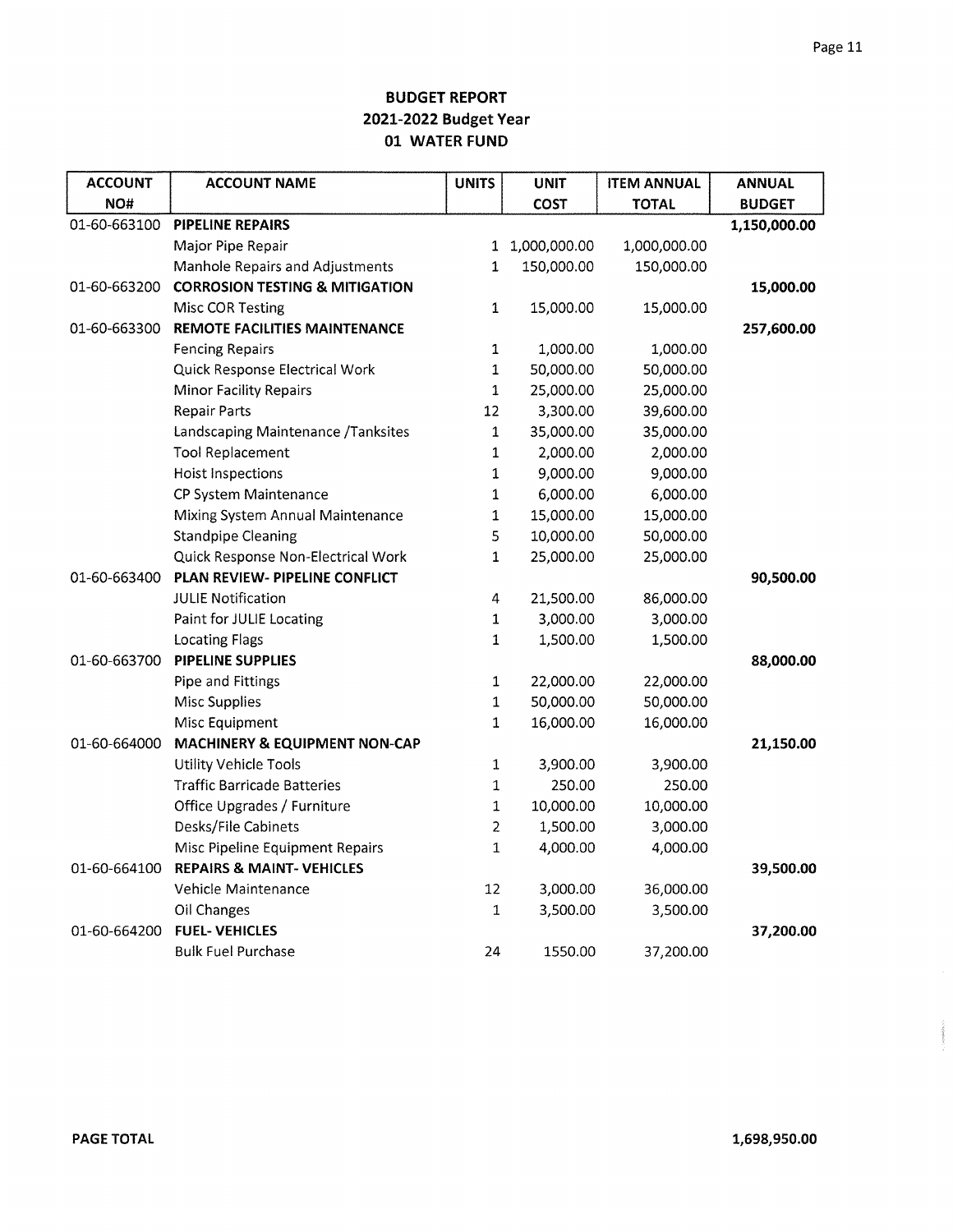| <b>ACCOUNT</b> | <b>ACCOUNT NAME</b>                  | <b>UNITS</b>   | <b>UNIT</b> | <b>ITEM ANNUAL</b> | <b>ANNUAL</b> |
|----------------|--------------------------------------|----------------|-------------|--------------------|---------------|
| NO#            |                                      |                | <b>COST</b> | <b>TOTAL</b>       | <b>BUDGET</b> |
| 01-60-664300   | <b>LICENSES- VEHICLES</b>            |                |             |                    | 3,150.00      |
|                | City of Elmhurst                     | 1              | 3,000.00    | 3,000.00           |               |
|                | State of IL                          | $\mathbf{1}$   | 150.00      | 150.00             |               |
| 01-60-672100   | <b>BOND INTEREST- GO BONDS</b>       |                |             |                    | 0.00          |
| 01-60-672200   | <b>BOND INTEREST- REV BONDS</b>      |                |             |                    | 0.00          |
|                | 2013 Bond Int Pmts                   | $\mathbf{1}$   |             |                    |               |
|                | 2013 Premium Amortization            | 1              |             |                    |               |
| 01-60-672300   | NOTE INTEREST - DEBT CERT.           |                |             |                    | 0.00          |
| 01-60-672400   | <b>CAPITAL LEASE INTEREST</b>        |                |             |                    | 0.00          |
|                | Copier Lease Interest                | $\mathbf 1$    |             |                    |               |
| 01-60-681000   | <b>LEASES</b>                        |                |             |                    | 1,000.00      |
|                | <b>ISTHA Pipe Crossings</b>          | $\mathbf 1$    | 500.00      | 500.00             |               |
|                | ISTHA SCADA Antenna Use              | $\mathbf{1}$   | 500.00      | 500.00             |               |
| 01-60-682000   | <b>PERMITS &amp; FEES</b>            |                |             |                    | 14,450.00     |
|                | Cook County Maywood Easemt           | $\mathbf{1}$   | 3,500.00    | 3,500.00           |               |
|                | <b>IEPA APC Annual Fee</b>           | $\mathbf{1}$   | 2,500.00    | 2,500.00           |               |
|                | LPS Title Transfer Insur.            | $\mathbf{1}$   | 1,500.00    | 1,500.00           |               |
|                | LPS Title Transfer Insur.            | 17             | 250.00      | 4,250.00           |               |
|                | <b>Highway Permits</b>               | $\mathsf S$    | 100.00      | 500.00             |               |
|                | <b>DPCH Permit Fees</b>              | $\mathbf{1}$   | 2,200.00    | 2,200.00           |               |
| 01-60-683000   | <b>EASEMENTS</b>                     |                |             |                    | 0.00          |
| 01-60-685100   | <b>COMPUTERS</b>                     |                |             |                    | 70,500.00     |
|                | <b>Replacement Computers</b>         | 10             | 1,000.00    | 10,000.00          |               |
|                | <b>Replacement Laptops</b>           | $\overline{4}$ | 2,500.00    | 10,000.00          |               |
|                | Network Hardware                     | $\mathbf{1}$   | 25,000.00   | 25,000.00          |               |
|                | <b>Tablet Devices</b>                | 10             | 1,500.00    | 15,000.00          |               |
|                | Printers/Scanner                     | 4              | 750.00      | 3,000.00           |               |
|                | Server Racks                         | 3              | 2,500.00    | 7,500.00           |               |
| 01-60-685200   | OFFICE FURNITURE & EQUIPMT           |                |             |                    | 10,000.00     |
|                | Office Furniture                     | 1              | 10,000.00   | 10,000.00          |               |
| 01-60-685600   | <b>MACHINERY &amp; EQUIPMENT</b>     |                |             |                    | 82,500.00     |
|                | Tank Mixer                           | 2              | 30,000.00   | 60,000.00          |               |
|                | <b>Generator Equipment Room AC</b>   | 1              | 15,000.00   | 15,000.00          |               |
|                | Commercial Drone                     | 1              | 7,500.00    | 7,500.00           |               |
| 01-60-685800   | <b>CAPITALIZED EQUIP PURCHASES</b>   |                |             |                    | (92,500.00)   |
| 01-60-686000   | <b>VEHICLES</b>                      |                |             |                    | 230,000.00    |
|                | F350 Truck (RF)                      | 1              | 75,000.00   | 75,000.00          |               |
|                | Ford Explorer (Engineering)          | 1              | 35,000.00   | 35,000.00          |               |
|                | F450 Truck (Pipeline)                | 1              | 85,000.00   | 85,000.00          |               |
|                | Ford Escape (Pipeline)               | 1              | 35,000.00   | 35,000.00          |               |
| 01-60-686800   | <b>CAPITALIZED VEHICLE PURCHASES</b> |                |             |                    | (230,000.00)  |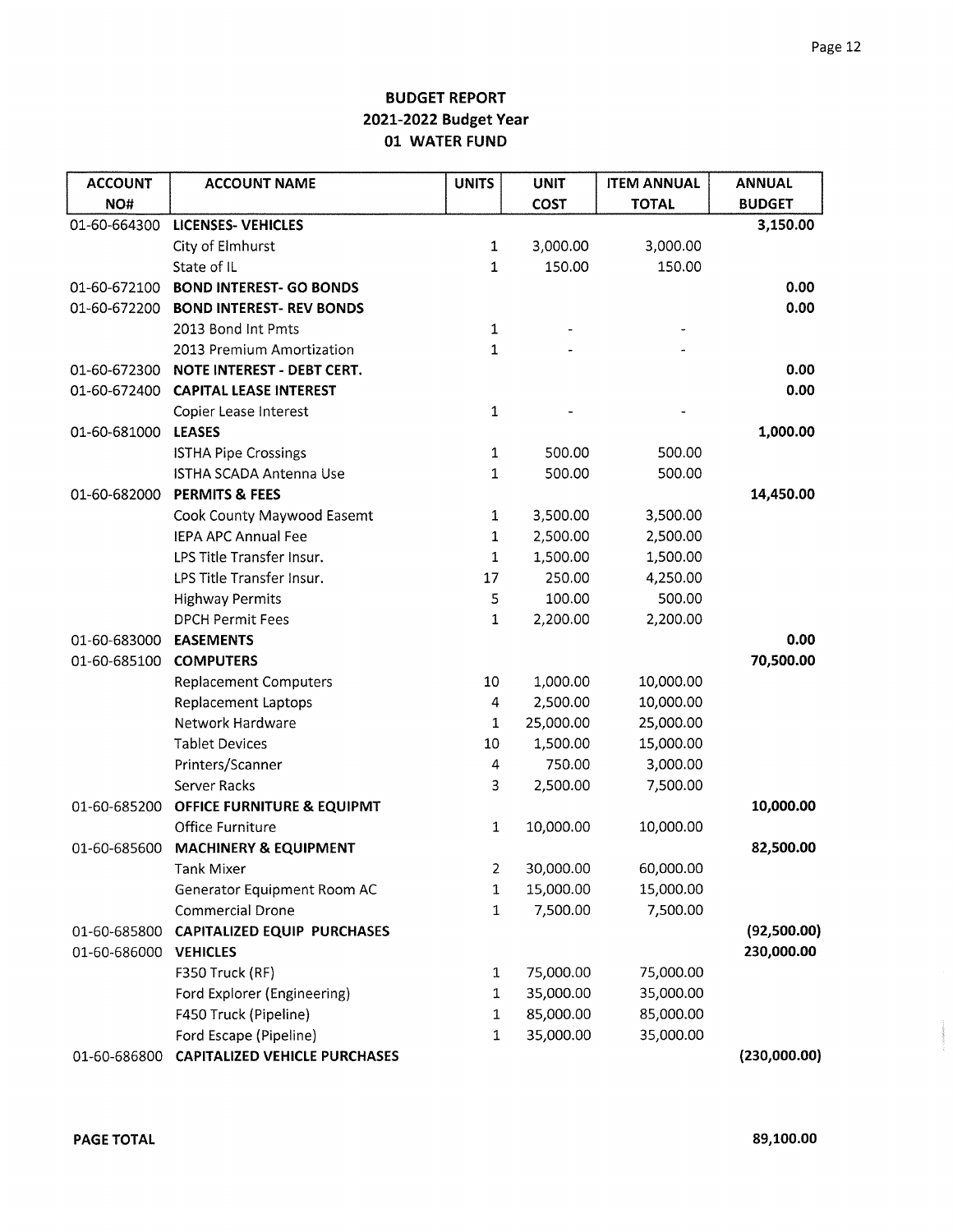| <b>ACCOUNT</b> | <b>ACCOUNT NAME</b>                          | <b>UNITS</b> | <b>UNIT</b> | <b>ITEM ANNUAL</b> | <b>ANNUAL</b> |
|----------------|----------------------------------------------|--------------|-------------|--------------------|---------------|
| NO#            |                                              |              | <b>COST</b> | <b>TOTAL</b>       | <b>BUDGET</b> |
| 01-60-692000   | <b>DEPRECIATION- TRANS MAINS</b>             |              |             |                    | 5,100,000.00  |
|                | DEPRECIATION FY2019/20                       |              |             | 5,100,000.00       |               |
| 01-60-693000   | <b>DEPRECIATION- BUILDINGS</b>               |              |             |                    | 3,300,000.00  |
|                | DEPRECIATION FY2019/20                       |              |             | 3,300,000.00       |               |
| 01-60-694000   | DEPRECIATION-PUMPING EQUIPMENT               |              |             |                    | 1,830,000.00  |
|                | DEPRECIATION FY2019/20                       |              |             | 1,830,000.00       |               |
| 01-60-695200   | <b>DEPRECIATION- OFFICE FURN &amp; EQUIP</b> |              |             |                    | 150,000.00    |
|                | DEPRECIATION FY2019/20                       |              |             | 150,000.00         |               |
| 01-60-696000   | <b>DEPRECIATION- VEHICLES</b>                |              |             |                    | 182,000.00    |
|                | DEPRECIATION FY2019/20                       |              |             | 182,000.00         |               |

on cheemologines.